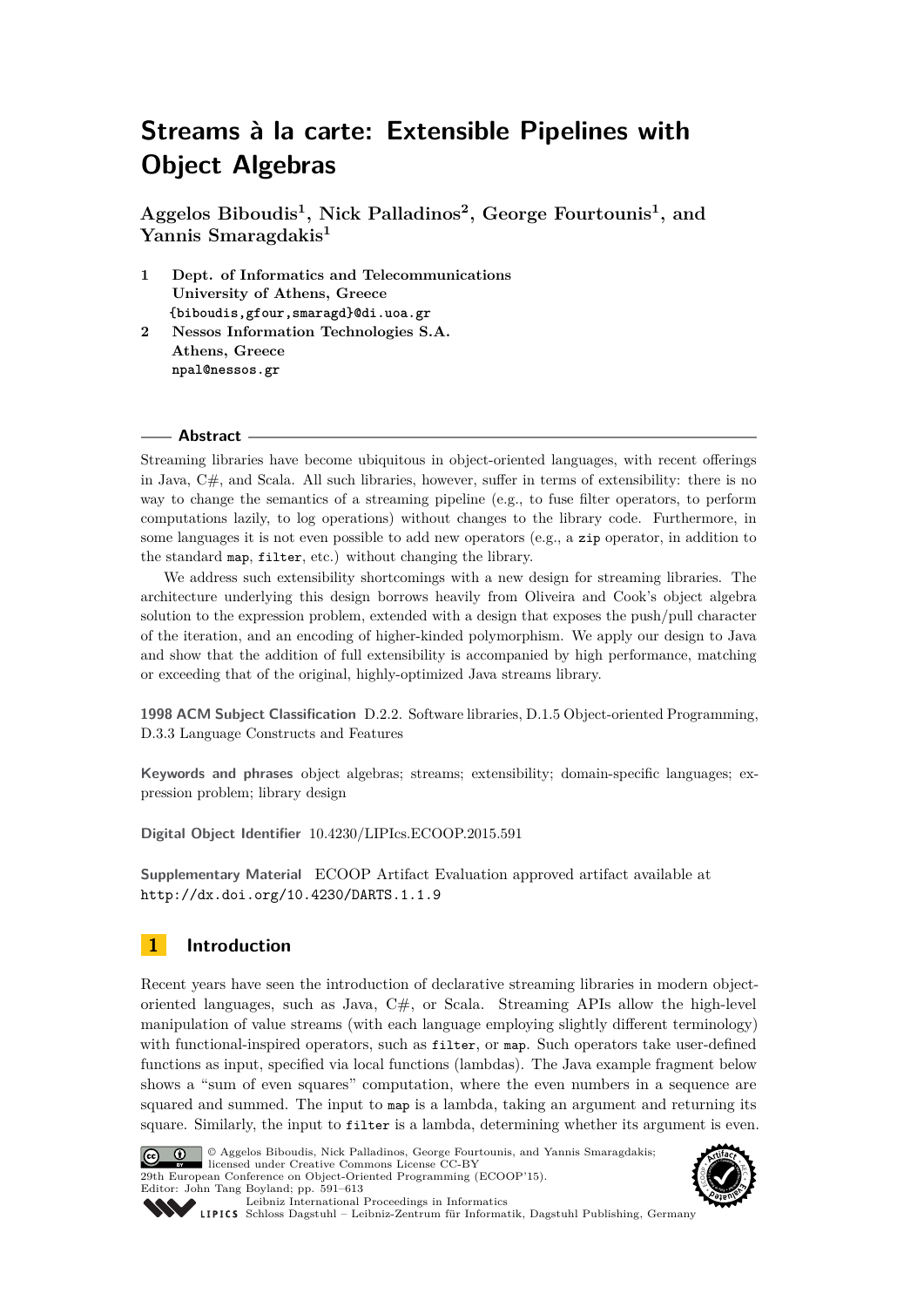```
int sum = IntStrean.of(v).filter(x -> x \frac{9}{2} == 0)
  .map(x \rightarrow x * x)
  .sum():
```
Our work is based on the key observation that streaming operators introduce a separate (domain-specific) sub-language that is interpreted during program run-time. This observation is inspired by the architecture of the Java 8 streams library, which aggressively manipulates the streaming pipeline, as if the library calls were syntax nodes of an interpreted program. A pipeline of the form " $of(\ldots)$ .filter( $\ldots$ ).map( $\ldots$ ).sum()" is formed with sum being at the outermost layer, i.e., right-to-left as far as surrounding code is concerned. However, when the terminal operator (sum) is reached, it starts evaluation over the stream data by eventually invoking an iteration method in operator of. It is this method that drives iteration and calls the operators left-to-right. The result of such manipulation is significant performance gains. The Java 8 streams implementation effectively changes external (*pull-style*) iteration into internal (*push-style*). Recent benchmarking studies [\[2\]](#page-21-0) report that, with this change, the library avoids a number of indirect calls and allows much better downstream optimizations.

The problem with existing library designs is that there is no way to alter the semantics of a streaming pipeline without changing the library itself. This is detrimental to library extensibility. For instance, a user may want to extend the library in any of the ways below:

- Create push-vs-pull versions of all operators. m.
- Create a logging interpretation of a pipeline, which logs actions and some intermediate  $\equiv$ results.
- Create an interpretation computing asynchronous versions of an evaluation (futures-of- $\equiv$ values instead of values).
- Create an optimizing interpretation that fuses together operators, such as neighboring filters or maps.

Additionally, the current architecture of streaming libraries prevents the introduction of new operators, precisely because of the inflexible way that evaluation is performed. As discussed above, Java streams introduce push-style iteration by default. This approach would yield semantic differences from pull-style iteration if more operators, such as zip, were added to the library. Furthermore, in some languages the addition of new operators requires editing the library code or using advanced facilities: in Java such addition is only possible by changing the library itself, while in  $C#$  one needs to use extension methods, and in Scala one needs to use implicits.

In our work, we propose a new design and architecture for streaming libraries for Java-like languages, to maximize extensibility without sacrificing on any other axis. Our approach requires no language changes, and only leverages features found across all languages examined – i.e., standard parametric polymorphism (generics).

Underlying our architecture is the object algebra construction of Oliveira and Cook [\[13\]](#page-21-1) and Oliveira et al. [\[14\]](#page-21-2). This is combined with a library design that dissociates the push or pull nature of iteration from the operators themselves, analogously to the recent "defunctionalization of push arrays" approach in the context of Haskell [\[22\]](#page-22-1).

Based on this architecture, we have implemented an alternative stream library for Java<sup>[1](#page-1-0)</sup>. In our library, the pipeline shown earlier gets inverted and parameterized by an alg object, which designates the intended semantics. For instance, a plain Java-streams-like evaluation would be written:

<span id="page-1-0"></span> $^1$  <http://biboudis.github.io/streamalg>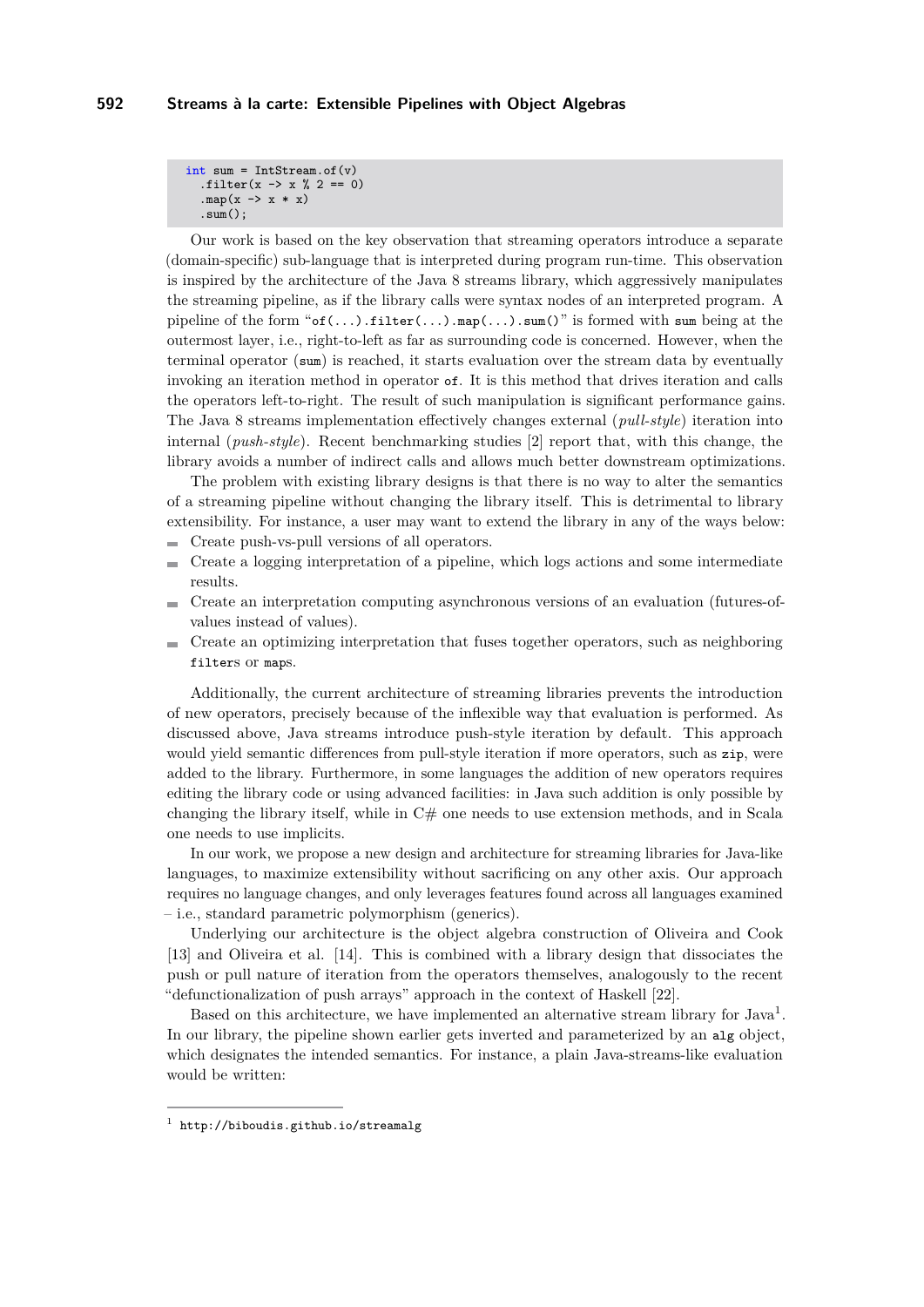```
PushFactory alg = new PushFactory();
int sum = Id.pyj(
            alg.sum(
             alg.map(x \rightarrow x * x,
              alg.filter(x -> x \frac{9}{6} 2 == 0,
                alg.source(v))))).value;
```
(The Id.prj and value elements, above, are part of a standard pattern for simulating higher-kinded polymorphism with plain generics. They can be ignored for the purposes of understanding our architecture. We discuss the pattern in detail in Section [4.](#page-11-0))

Although the above fragment is slightly longer than the original, its elements are highly stylized. The user can adapt the code to other pipelines with trivial effort, comparable to that of the original code fragment in Java 8 streams. Most importantly, if the user desired a different interpretation of the pipeline, the only necessary change is to the first line of the example. An interpretation that has pull semantics and fuses operators together only requires a new definition of alg:

```
FusedPullFactory alg = new FusedPullFactory();
... // same as earlier
```
Such new semantics can be defined externally to the library itself. Adding

FusedPullFactory requires no changes to the original library code, allowing for semantics that the library designer had not foreseen.

This highly extensible design comes at no cost to performance. The new architecture introduces no extra indirection and does not prevent the JIT compiler from performing any optimization. This is remarkable, since current Java 8 streams are designed with performance in mind (cf. the earlier push-style semantics). As we show, our library matches or exceeds the performance of Java 8 streams.

Overall, our work makes the following contributions:

- We introduce a new design and architecture<sup>[2](#page-2-0)</sup> for streaming libraries and argue for its benefits, in terms of extensibility and low adoption barrier (i.e., use of only standard language features), all without sacrificing performance.
- We demonstrate extensibility and provide several alternative semantics for streaming  $\mathbf{r}$ pipelines, all in an actual, publicly available implementation.
- We provide an example of the use of object algebras in a real-world, performance-critical setting.

## <span id="page-2-1"></span>**2 Background**

We next discuss streaming libraries in Java, Scala, C#, and F#. We also introduce *push/internal* vs. *pull/external* iteration, via reference to specific facilities in these libraries.

## <span id="page-2-2"></span>**2.1 Java**

Java is a relative newcomer among streaming facilities, yet features a library that has received a lot of engineering attention. We already saw examples of the Java API for streaming in the introduction. In terms of implementation, the Java library follows a scheme that is highly optimized and fairly unique among statically typed languages.

<span id="page-2-0"></span>We follow the textbook distinction that "design" refers to how elements are separated into modules, while "architecture" refers to components-and-connectors, i.e., the machinery determining how elements of the design are composed. Our work shows a new library design, albeit one that would not be possible without a different underlying architecture.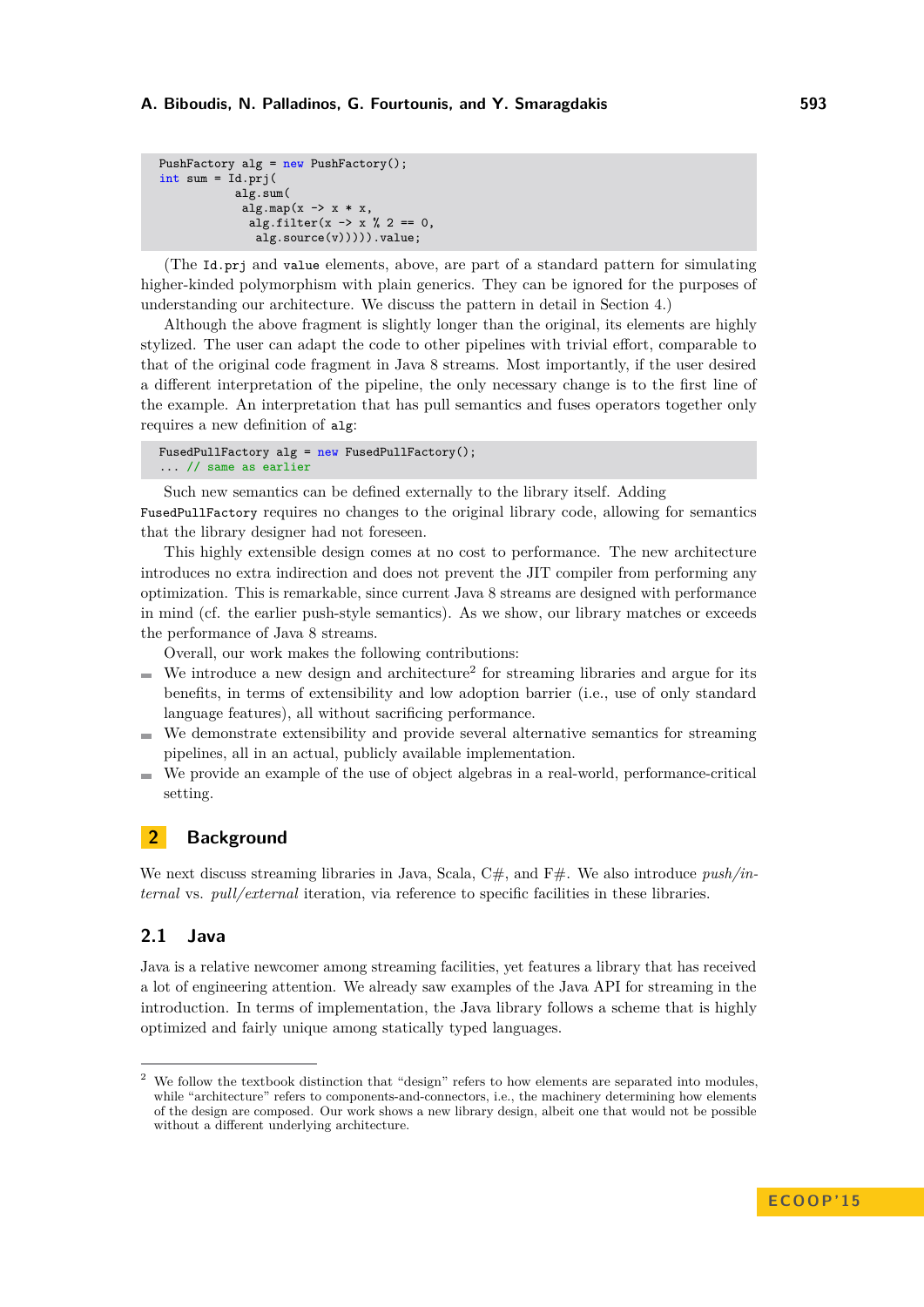In the Java 8 declarative stream processing API, operators fall into two categories: intermediate (*always lazy* – e.g., map and filter) and terminal (which can produce a value or perform side-effects – e.g., sum and reduce). For concreteness, let us consider the pipeline below. The expression (serving as a running example in this section) calculates the sum of squares of all values in an array of doubles.

```
public double sumOfSquaresSeq(double[] v) {
  double sum = DoubleStream.of(v).map(d \rightarrow d * d).sum();
  return sum;
}
```
The code first creates a sequential, ordered Stream of doubles from an array that holds all values. The calls map and sum are an intermediate and a terminal operation respectively. The map operation returns a Stream and it is lazy. It simply declares the transformation that will occur when the stream will be traversed. This transformation is a stateless operation and is declared using a lambda function. The sum operation needs all the stream processed up to this point, in order to produce a value; this operation is *eager* and it is effectively the same as reducing the stream with the lambda  $(x,y) \rightarrow x+y$ .

Implementation-wise, the (stateless or stateful) operations on a stream are represented by objects chained together sequentially. A terminal operation triggers the evaluation of the chain. In our example, *if no optimization were to take place*, the sum operator would retrieve data from the stream produced by map, with the latter being supplied the necessary lambda expression. This traversing of the elements of a stream is realized through the Spliterator interface. This interface offers an API for traversing and partitioning elements of a source. A key method in this interface is forEachRemaining with signature

void forEachRemaining(Consumer<? super T> action);

Normally, for the general case of standard stream processing, the implementation of forEachRemaining will internally call methods hasNext and next to traverse a collection, as well as accept to apply an operation to the current element. Thus, three virtual calls per element will occur.

However, stream pipelines, such as the one in our example, can be optimized. For the array-based Spliterator, the forEachRemaining method performs an indexed-based, do-while loop. The entire traversal is then transformed: instead of sum requesting the next element from map, the pipeline operates in the inverse order: map pushes elements through the accept method of its downstream Consumer object, which implements the sum functionality. (A Consumer in Java is an operation that accepts an argument and returns no result.) In this way, the implementation eliminates two virtual calls per step of iteration and effectively uses internal (push-style) iteration, instead of external (pull-style). This also enables further optimizations by the JIT compiler, often resulting in fully fused code.

The following (simplified for exposition) snippet of code is taken from the Spliterators.java source file of the Java 8 library and demonstrates this special handling, where a holds the source array and i indexes over its length:

do { consumer.accept(a[i]); } while (++i < hi);

The push-style iteration can be seen in this code. Each of the operators applicable to a stream needs to support this inverted pattern by supplying an accept operation. That operation, in turn, will call accept on whichever Consumer<T> may be downstream. The consumer of a push stream will provide a consumer function that is instantiated into the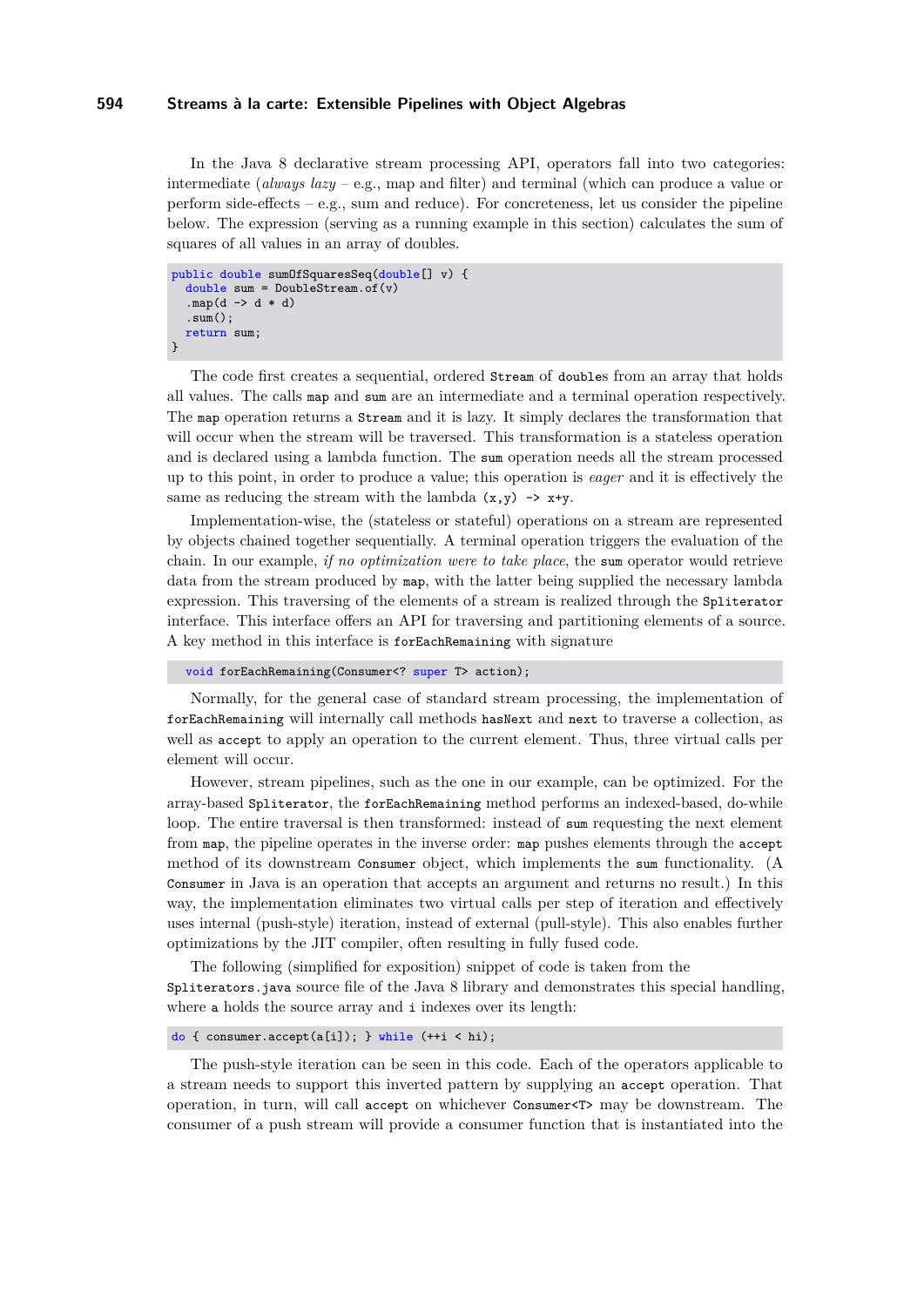#### **A. Biboudis, N. Palladinos, G. Fourtounis, and Y. Smaragdakis 595**

iteration block of the stream.[3](#page-4-0)

The dual of a push stream is a *pull stream*. Every combinator of a pull stream will build an iterator that will propagate some effect (e.g., apply a function  $f$  if this combinator is  $map$ ) to each next element. C#,  $F#$  and Scala implement deferred execution over pipelines (all described in their respective sections) as pull streams. Java, on the other hand, supports push streams by default. Java additionally provides pull capabilities through the iterator  $combinator - we shall see in Section 3 why this facility is not equivalent to full pull-style$  $combinator - we shall see in Section 3 why this facility is not equivalent to full pull-style$  $combinator - we shall see in Section 3 why this facility is not equivalent to full pull-style$ iteration functionality.

## **2.2 Scala**

Scala is an object-functional programming language for the JVM. Scala has a rich object system offering traits and mixin composition. As a functional language, it has support for higher-order functions, pattern matching, algebraic data types, and more. Since version 2.8, Scala comes with a rich collections library offering a wide range of collection types, together with common functional combinators, such as map, filter, flatMap, etc. The most general streaming API for Scala is that for lazy transformations of collections, which also avoids the creation of intermediate, allocated results.

To achieve lazy processing, one has to use the view method on a collection. This method wraps a collection into a SeqView. The following example illustrates the use of view for performing such transformations lazily:

```
def sumOfSquareSeq (v : Array[Double]) : Double = {
  val sum : Double = v
  .view
  .map(d \Rightarrow d * d)
  .sum
  sum
}
```
Ultimately, SeqView extends Iterable[A]. SeqView acts as a factory for iterators. As an example, we can demonstrate the common map function by mapping the transformation function to the source's Iterable iterator:

```
def map[T, U](source: Iterable[T], f: T => U) = new Iterable[U] {
  def iterator = source.iterator map f
}
```
The Iterator's map function can then be implemented by delegation to the source iterator:

```
def map[T, U](source: Iterator[T], f: T => U): Iterator[U] = new Iterator[U] {
  def hasNext = source.hasNext
  def next() = f(source.next())}
```
Note that there are 3 virtual calls (next, hasNext,  $f$ ) per element pointed by the iterator. This is standard pull-style iteration, as in the unoptimized Java case, discussed earlier. Each operator has to "request" elements from the one supplying its input, rather than having a push-style pattern, with the producer calling the consumer directly.

<span id="page-4-0"></span><sup>3</sup> Intuitively, in internal (push-style) iteration, there is no co-routining between the loop and the consumer. The latter is fully under the control-flow of the former. (The call consuming data returns – with none of its local data escaping – before the next data are produced.)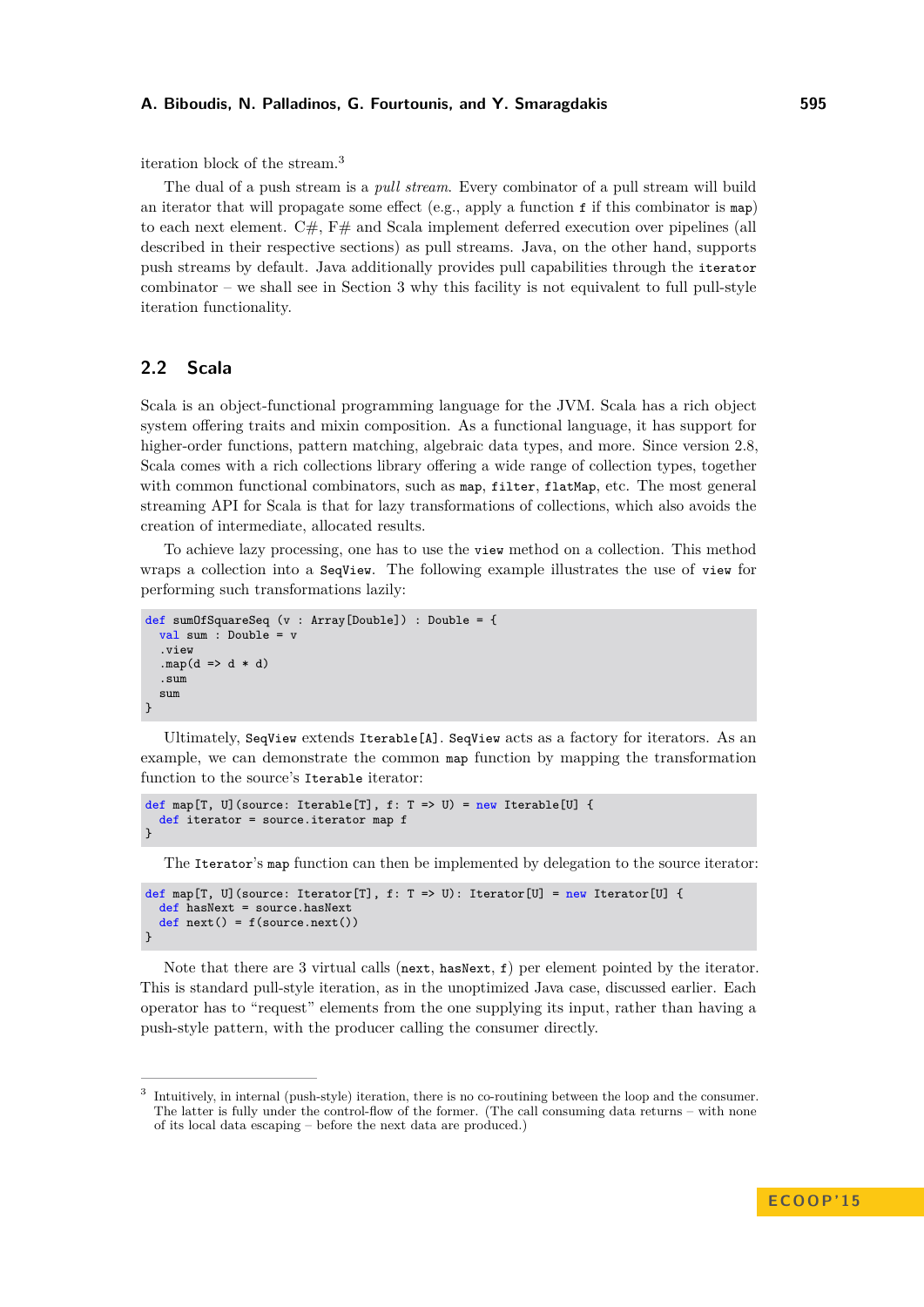# **2.3 C#/F#**

 $C#$  is a modern object-oriented programming language targeting the .NET framework. An important milestone for the language was the introduction of several features in  $C \# 3.0$ in order to enable a more functional style of programming. These new features, under the umbrella of LINQ [\[12,](#page-21-3) [11\]](#page-21-4), can be summarized as support for lambda expressions and function closures, extension methods, anonymous types and special syntax for query comprehensions. All of these enable the creation of new functional-style APIs for the manipulation of collections.

F# is a modern .NET functional-first programming language based on OCaml, with support for object-oriented programming, based on the .NET object system.

In  $C#$  we can program data streams as fluent-style method calls:

```
nums.Select(x \Rightarrow x * x).Sum();
```
or with the equivalent query comprehension syntactic sugar:

```
(from x in nums
select x * x). Sum();
```
In F#, stream manipulation can be expressed as a direct pipeline of various combinators.

```
nums | > Seq.map (fun x \rightarrow x * x)
        |> Seq.sum
```
 $C#$  and  $F#$  have near-identical operational behaviors and both  $C#$  methods (Select, Where, etc.) and  $F#$  combinators (Seq.map, Seq.filter, etc.) operate on IEnumerable<T> objects. The IEnumerable<T> interface can be thought of as a factory for creating iterators, i.e., objects with MoveNext and Current methods. The lazy nature of the iterators allows the composition of an arbitrary number of operators without worrying about intermediate materialization of collections between each call. For instance, the Select method returns an IEnumerable object that produces the iterator below:

```
class SelectEnumerator<T, R> : IEnumerator<R> {
  private readonly IEnumerator<T> inner;
  private readonly Func<T, R> func;
  public SelectEnumerator(IEnumerator<T> inner,
                          Func<T, R> func) {
    this.inner = inner;
    this.func = func:
  }
  bool MoveNext() { return inner.MoveNext(); }
  R Current { get { return func(inner.Current); } }
}
```
SelectEnumerator implements the IEnumerator<R> interface and delegates the MoveNext and Current calls to the inner iterator. From a performance point of view, it is not difficult to see that there is virtual call indirection between the chained enumerators. We have 3 virtual calls (MoveNext, Current, func) per element per iterator. Iteration is similar to Scala or to the general, unoptimized Java iteration: it is an external (pull-style) iteration, with each consumer asking the producer for the next element.

# <span id="page-5-0"></span>**3 Stream Algebras**

We next describe our stream library architecture and its design elements, including separate push and pull semantics, enhanced interpretations of a pipeline, optimizations and more.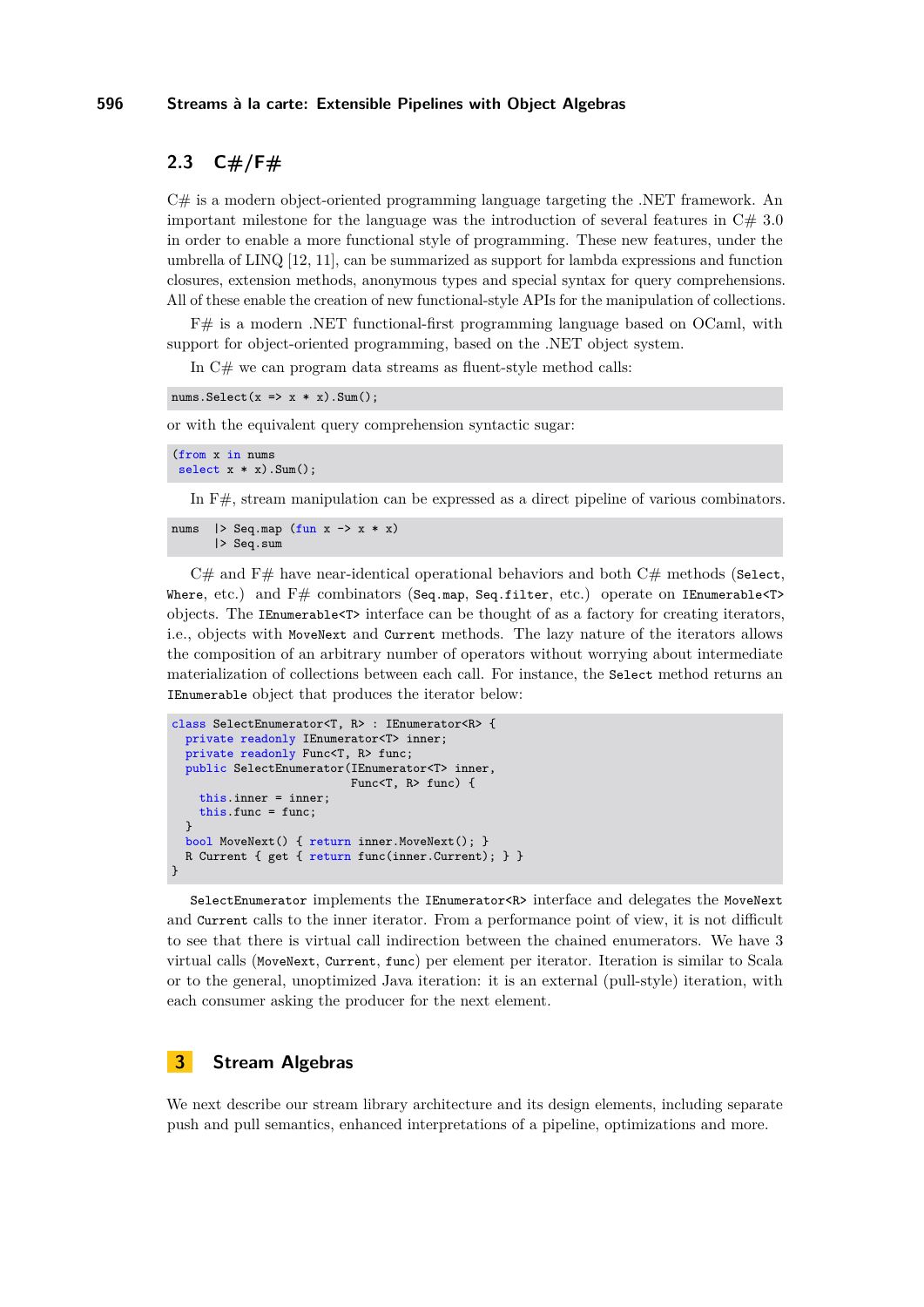```
Stream<Long> s = Stream.iterate(0L, i \rightarrow i + 2);
Iterator<Long> iterator = Stream
  .of(y).flatMap(x \rightarrow s \cdot map(y \rightarrow x * y))
  .iterator();
iterator.hasNext();
```
**Figure 1** Infinite streams and flatMap.

## <span id="page-6-2"></span>**3.1 Motivation**

The goal of our work is to offer extensible streaming libraries. The main axis of extensibility that is not well-supported in past designs is that of pluggable semantics. In existing streaming libraries there is no way to change the evaluation behavior of a pipeline so that it performs, e.g., lazy evaluation, augmented behavior (e.g., logging), operator fusing, etc. Currently, the semantics of a stream pipeline evaluation is hard-coded in the definition of operators supplied by the library. The user has no way to intervene.

The original motivation for our work was to decouple the pull- vs. pull-style iteration semantics from the library operators. As discussed in Section [2,](#page-2-1) Java 8 streams are push-style by default, while Scala,  $C#$ , and  $F#$  streams are pull-style. A recent approach in the context of Haskell [\[22\]](#page-22-1) performs a similar decoupling of push- vs. pull-style semantics through defunctionalization of the interface, yet affords no other extensibility.

Although Java 8 streams allow some pull-style iteration, they do not support fully pluggable pull-style semantics. The current pull-style functionality is via the iterator() combinator. This combinator is a terminal operator and adapts a push-style pipeline into an iterator that can be used via the hasNext/next methods. This is subtly different from changing the semantics of an entire pipeline into pull-style iteration.

For instance, the flatMap combinator takes as input a function that produces streams, applies it to each element of a stream, and concatenates the resulting streams. In a true pull-style iteration, it is not a problem if any of the intermediate streams happen to be infinite (or merely large): their elements are consumed as needed. This is not the case when a Java 8 flatMap pipeline is made pull-style with a terminal iterator call. Figure [1](#page-6-0) shows a simple example. Stream s is infinite: it starts with zero and its step function keeps adding 2 to the previous element. The flatMap application produces modified copies of the infinite stream s, with each element multiplied by those of a finite array, v. Evaluation does not end until an out-of-memory exception is raised.[4](#page-6-1)

Our library design removes such issues, allowing pipelines with pluggable semantics. Although the separation of pull- and push-style semantics was our original motivation, it soon became evident that an extensible architecture offers a lot more options for semantic extensibility of a stream pipeline. We discuss next the new architecture and several semantic additions that it enables.

<span id="page-6-1"></span> $^4\,$  This is a known issue, which we have discussed with Java 8 streams implementors, and does not seem to have an easy solution. The underlying cause is that the type signatures of operators (e.g., of or flatMap) encode termination conditions as return values from downstream operators. For flatMap to avoid confusing the conditions from its parameter stream (result of map in this example) and its downstream (iterator in the example) it needs to evaluate one more element of the parameter stream than strictly needed, and that element happens to be infinite in the example.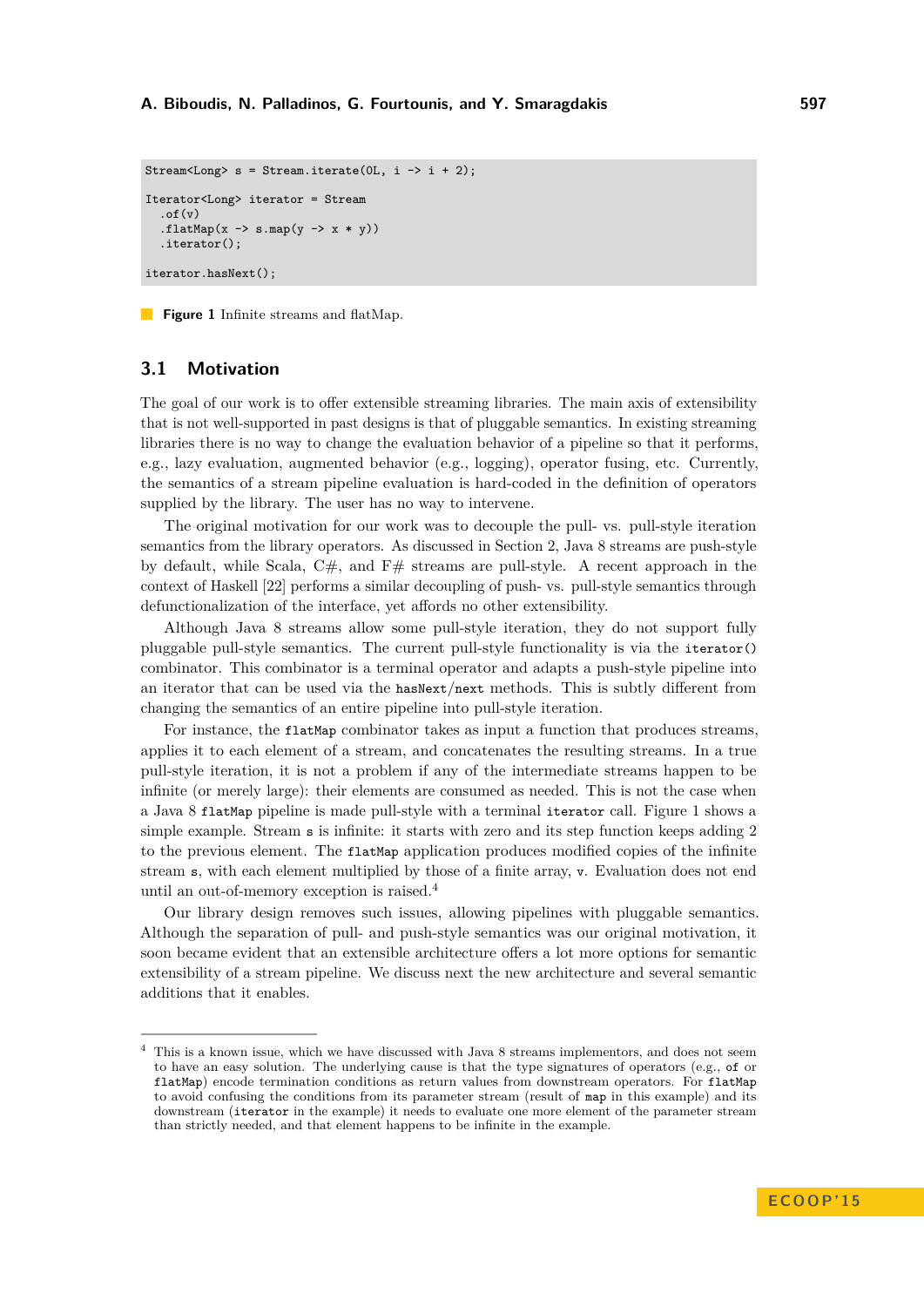## <span id="page-7-1"></span>**3.2 Stream as Multi-Sorted Algebras**

Our extensible, pluggable-semantics design of the library is implemented using an architecture based on object algebras. Object algebras were introduced by Oliveira and Cook [\[13\]](#page-21-1) as a solution to the *expression problem* [\[25\]](#page-22-2): the need to have fully extensible data abstraction while preserving the modularity of past code and maintaining type safety. The need for extensibility arises in two forms: adding new data variants and adding new operations. Intuitively, an object algebra is an interface that describes method signatures for creating syntax nodes (data variants). An implementation of the algebra offers semantics to such syntax nodes. Thus, new data variants (syntax nodes) are added by extending the algebra, while new operations (semantics) correspond to different implementations of the algebra.

We next present the elements of the object algebra approach directly in our streaming domain.

In our setting, the set of variants to extend are the different combinators: map, take (called limit in Java), filter, flatMap, etc. These are the different cases that a semantics of stream evaluation needs to handle. The "operations" on those variants declare the manipulation/transformation that will be employed for all produced data items. We will use the term "behavior" for such operations.

Our abstraction for streams is a multi-sorted algebra. The two sorts that can be evolved as a *family* are the type of the stream, which can hold some type of values, and the type of the value produced by terminal operations. The signature of the former is called StreamAlg while the latter is ExecStreamAlg. The Exec\* prefix is used to denote that this is the algebra for the types that perform execution. The algebras are expressed as generic interfaces and classes implementing these interfaces are *factories*. In our multi-sorted algebra these two distinct parts are connected with the subtyping relation and classes that implement the two interfaces can evolve independently, to form various combinations.

**Intermediate Combinators.** Our base interface, StreamAlg, is shown below.

```
interface StreamAlg<C<_>> {
    <T> C<T> source(T[] array);
    <T, R> C<R> map(Function<T, R> f, C<T> s);
    <T, R> C<R> flatMap(Function<T, C<R>> f, C<T> s);
           C<T> filter(Predicate<T> f, C<T> s);
}
```
As can be seen, StreamAlg is parameterized by a unary type constructor that we denote by the  $C<sub>></sub>$  syntax. This is a device used for exposition. That is, for the purposes of our presentation we assume *type-constructor* polymorphism (a.k.a. higher-kinded polymorphism): the ability to be polymorphic on type constructors. This feature is not available in Java  $(\text{although it is in, e.g., Scala}).$ <sup>[5](#page-7-0)</sup> In our actual implementation, type-constructor polymorphism is emulated via a standard stylized construction, which we explain in Section [4.](#page-11-0)

Every combinator of streams is also a constructor of the corresponding algebra; it returns (*creates*) values of the abstract set. Each constructor of the algebra creates a new intermediate node of the stream pipeline and, in addition to the value of the previous node (parameter s) that it will operate upon, it takes a *functional interface*. (A functional interface has exactly one abstract method and is the type of a lambda in Java 8.)

<span id="page-7-0"></span><sup>5</sup> The original object algebras work of Oliveira and Cook [\[13\]](#page-21-1) did not require type-constructor polymorphism for its examples. Later work by Oliveira et al. [\[14\]](#page-21-2) used type-constructor polymorphism in the context of Scala.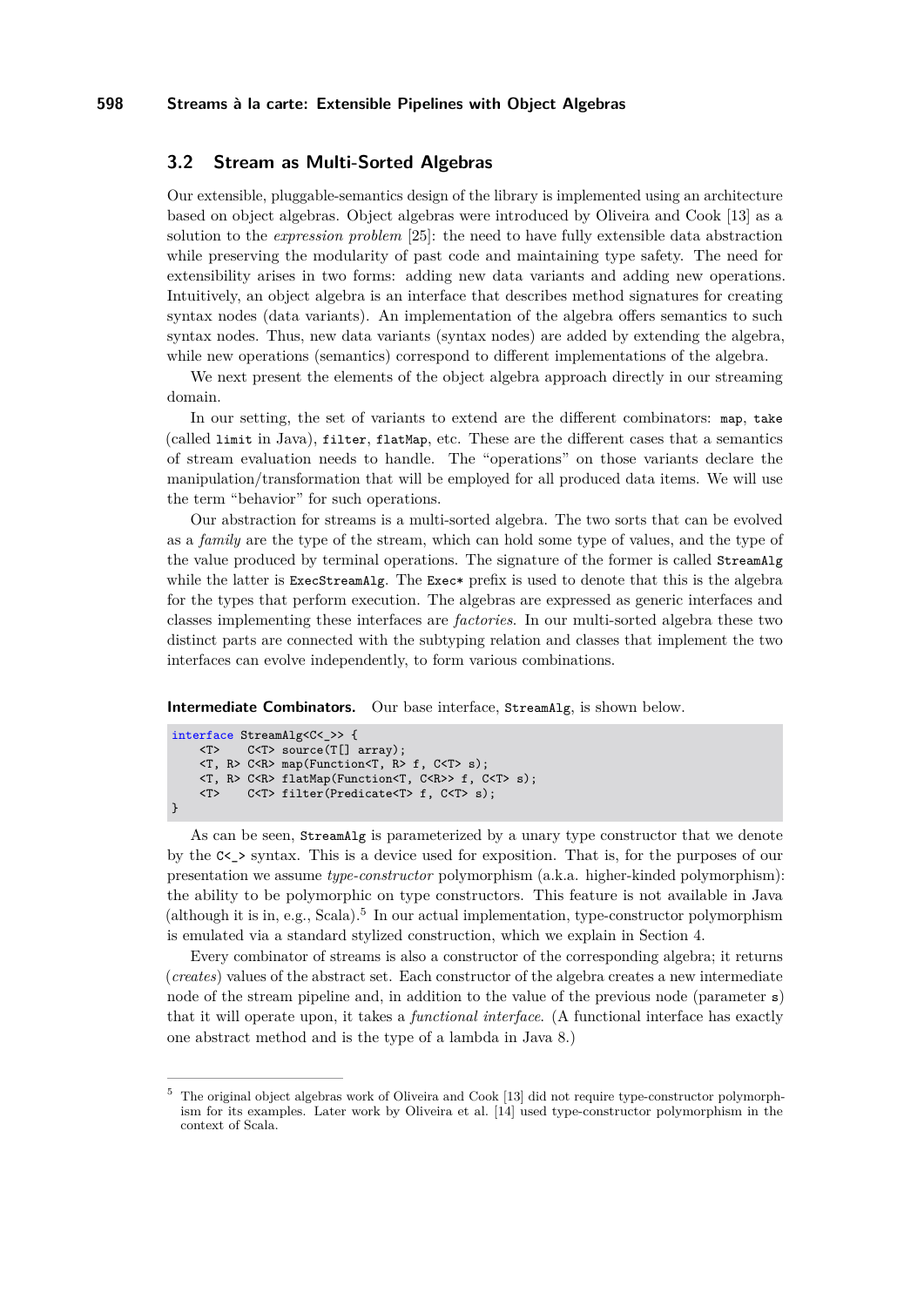```
class PushFactory implements StreamAlg<Push> {
  public <T> Push<T> source(T[] array) {
    return k \rightarrow ffor(int i=0 ; i < \text{array.length} ; i++){
         k.accept(array[i]);
       }
    };
  }
  public <T, R> Push<R> map(Function<T, R> mapper, Push<T> s) {
     return k \rightarrow s.invoke(i \rightarrow k.accept(mapper.append(y(i)));
  }
}
```
**Figure 2** Example of a PushFactory.

**Terminal Combinators.** The ExecStreamAlg interface describes terminal operators, which trigger execution/evaluation of the pipeline. These operators are also parametric. They can return a scalar value or a value of some container type (possibly parameterized by some other type). For instance, count can return Long, hence having blocking (synchronous) semantics, or it can return Future<Long>, to offer asynchronous execution.

```
interface ExecStreamAlg<E<_>, C<_>> extends StreamAlg<C> {
    <T> E<Long> count(C<T> s);
    <T> E<T> reduce(T identity, BinaryOperator<T> acc, C<T> s);
}
```
Once again, this algebra is parameterized by unary type constructors and it also carries as a parameter the abstract stream type that it will pass to its super type, StreamAlg.

#### **3.3 Adding New Behavior for Intermediate Combinators**

We next discuss the extensibility that our design affords, with several examples of different interpretation semantics.

**Push Factory.** The first implementation in our library is that of a push-style interpretation of a streaming pipeline, yielding behavior equivalent to the default Java 8 stream library.

Push-style streams implement the StreamAlg<Push> interface (where Push is the *container* or *carrier type* of the algebra). All combinators return a value of some type Push<...>, i.e., a type expression derived from the concrete constructor Push. Our PushFactory implementation, restricted to combinators source and map, is shown below.

A Push<...> type is the embodiment of a push-style evaluation of a stream. It carries a function, which can be composed with others in a *push-y* manner. In the context of Java, we want to be able to assign lambdas to a Push $\langle \cdot, \cdot \rangle$  reference. Therefore we declare Push $\langle \cdot \rangle$ as a functional interface, with a single method, void invoke(Consumer<T>). The Consumer<T> argument is itself a lambda (with method name accept) that takes as a parameter an item of type T and returns void. This consumer can be thought of as the *continuation* of the evaluation (hence the conventional name, k). The entire stream is evaluated as a loop, as shown in the implementation of the source combinator, above. source returns a lambda that takes as a parameter a Consumer<T>, iterates over the elements of a source, s, and passes elements one-by-one to the consumer.

Similarly, the map operator returns a push-stream embodiment of type Push<...>. This stream takes as argument another stream, s, such as the one produced by source, and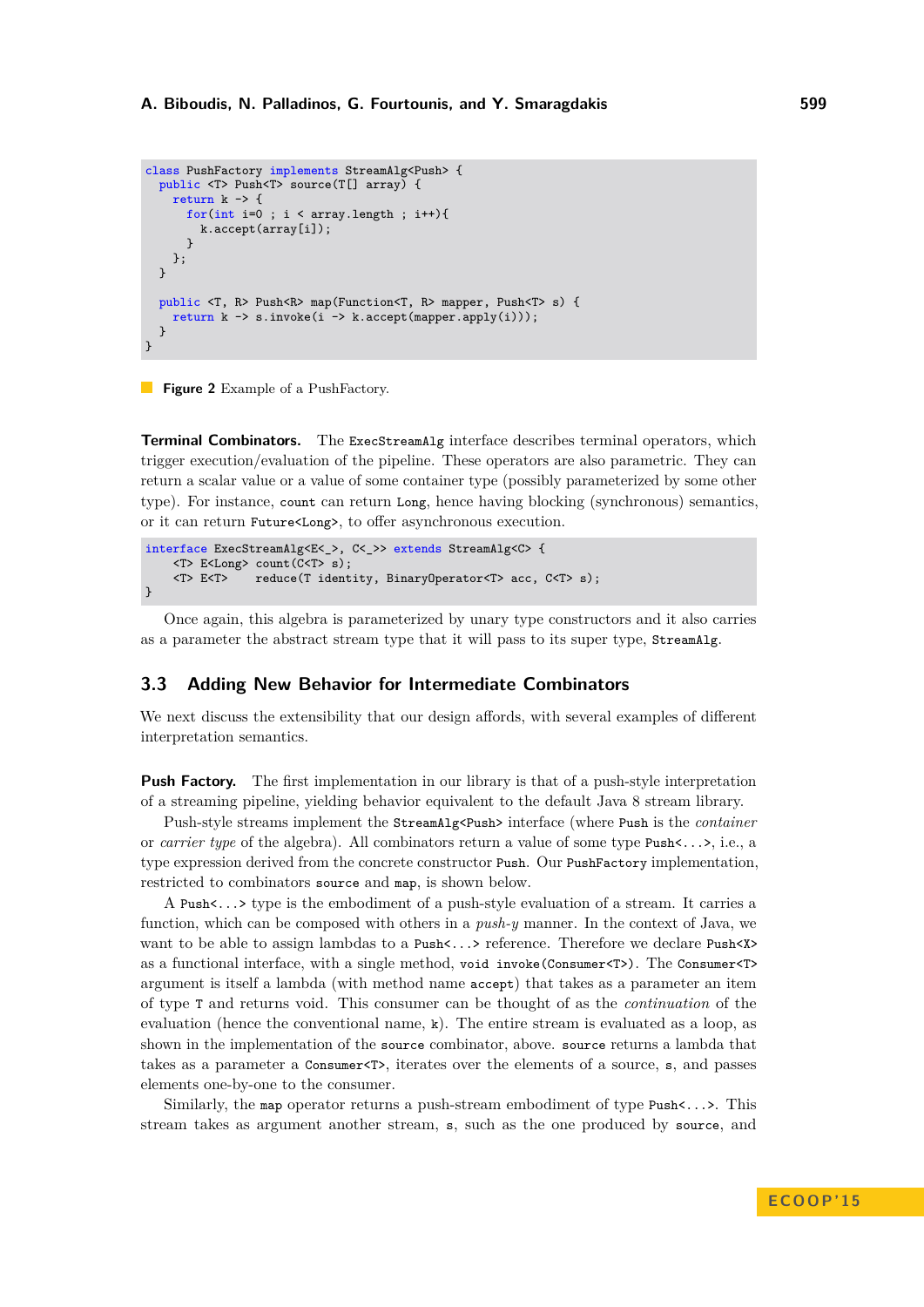invokes it, passing it as argument a lambda that represents the map semantics: it calls its continuation, k, with the argument (i.e., the element of the stream) as transformed by the mapping function. This pattern follows a similar continuation-passing-style convention as in the original Java 8 streams library. (As discussed in Section [2.1,](#page-2-2) this reversal of the pipeline flow enables significant VM optimizations and results in faster code.)

The next combinator, whichever it is, will consume the transformed elements of type R. The implementation of other combinators, such as filter and flatMap, follows a similar structure.

**Pull Factory.** As discussed earlier, Java 8 streams do not have a full pull-style iteration capability. They have to fully realize intermediate streams, since the pull semantics is implemented as a terminal combinator and only affects the external behavior of an entire pipeline. (As we will see in our experiments of Section [6,](#page-14-0) this is also a source of inefficiency in practice.) Therefore, the first semantic addition in our library is pull-style streams.

Pull-style streams implement the StreamAlg<Pull> interface. In this case Pull<T> is an interface that represents iterators, by extending the Iterator<T> interface. For pull semantics, each combinator returns an anonymous class – one that implements this interface by providing definitions for the hasNext and next methods. In Figure [3](#page-10-0) we demonstrate the implementation of the source and map operators, which are representative of others.

We follow the Java semantics of iterators (the effect happens in hasNext). Each element that is returned by the next method of the map implementation is the transformed one, after applying the needed mapper lambda to each element that is retrieved. The retrieval is realized by referring to the s object, which carries the iterator of the previous pipeline step.

Note how dissimilar the Push and Pull interfaces are (a lambda vs. an iterator with next and hasNext). Our algebra,  $\text{StreamAlgCC}_\geq$  is fully agnostic regarding C, i.e., whether it is Push or Pull.

**Log Factory.** With a pluggable semantics framework in place, we can offer several alternative interpretations of the same streaming pipeline. One such is a logging implementation. The log factory expresses a cross-cutting concern, one that interleaves logging capabilities with the actual execution of the pipeline. Although the functionality is simple, it is interesting in that it takes a mixin form: it can be merged with other semantics, such as push or pull factories. The code for the LogFactory, restricted to the map and count operators, is shown in Figure [4.](#page-11-1)

The code employs a delegation-based structure, one that combines an implementation of an execution algebra (of any behavior for intermediates and orthogonally of any behavior for terminal combinators) with a logger. We parameterize LogFactory with an ExecStreamAlg and then via delegation we pass the intercepted lambda as the mapping lambda of the internal algebra. For example, if the developer has authored a pipeline alg.reduce(0L, Long::sum, alg.map(x -> x + 2, alg.source(v))), then, instead of using an ExecPushFactory that will perform push-style streaming, she can pass a LogFactory $\langle \rangle$  (new ExecPushFactory()) effectively mixing a push factory with a log factory.

**Fused Factory.** An interpretation can also apply optimizations over a pipeline. The optimization is applied automatically, as long as the user chooses an evaluation semantics that enables it. This is effected with an extension of a PullAlgebra that performs fusion of adjacent operations. Using a FusedPullFactory the user can transparently enable fusion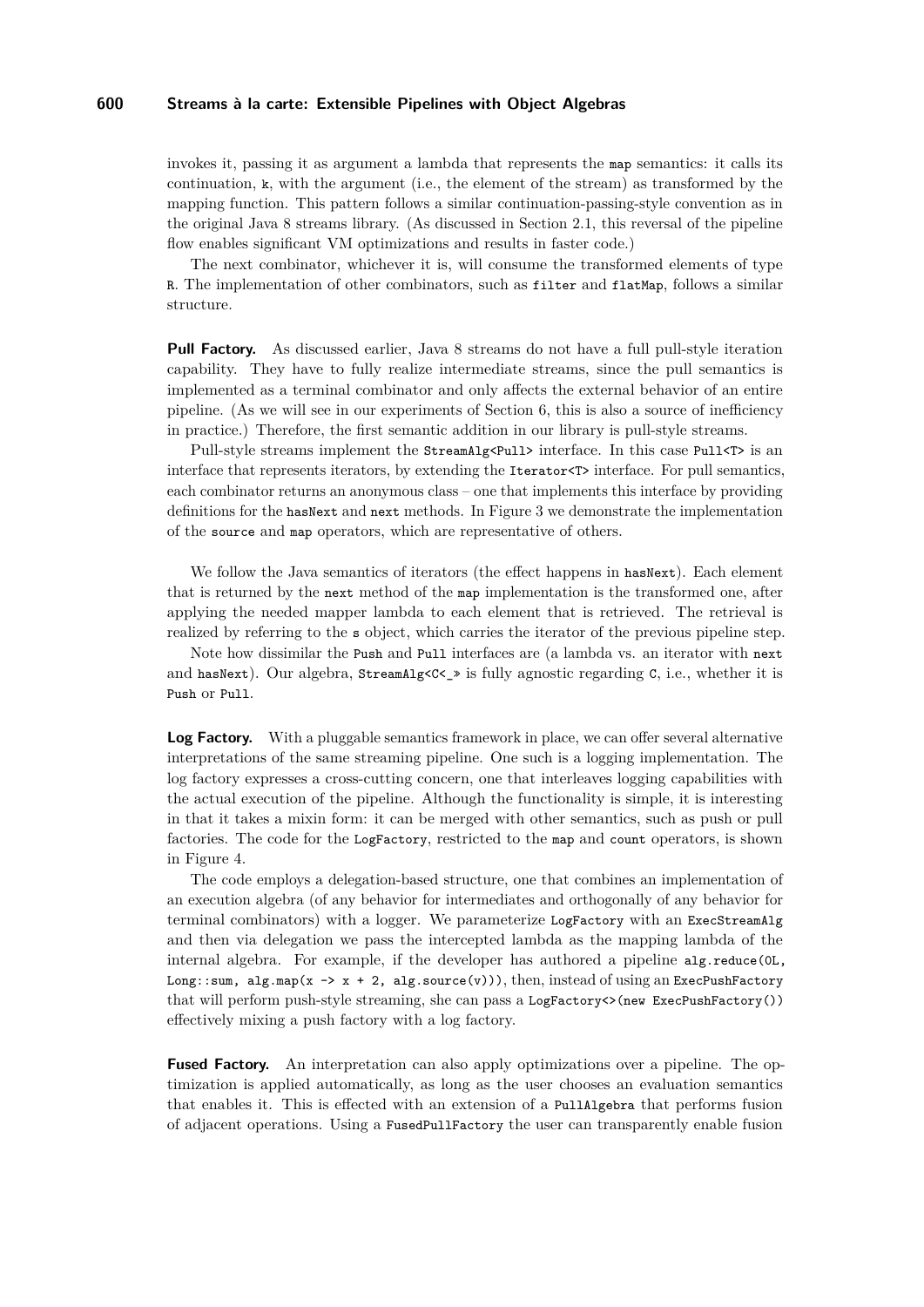```
class PullFactory implements StreamAlg<Pull> {
  public <T> Pull<T> source(T[] array) {
    return new Pull<T>() {
      final int size = array.length;
      int cursor = 0;
      public boolean hasNext() { return cursor != size; }
      public T next() {
        if (cursor >= size)
          throw new NoSuchElementException();
        return array[cursor++];
      }
    };
  }
  public <T, R> Pull<R> map(Function<T, R> mapper, Pull<T> s) {
    return new Pull<R>() {
      R next = null;public boolean hasNext() {
        while (s \text{.hasNext.}() ) {
          T current = s.next();
          next = mapper.apply(current);
          return true;
        }
        return false;
      }
      public R next() {
        if (next != null \vert\vert this.hasNext()) {
          R temp = this.next;
          this.next = null;
          return temp;
        } else throw new NoSuchElementException();
      }
    };
 }
}
```
**Figure 3** Example of PullFactory functionality.

for multiple filter and multiple map operations. In this factory, the two combinators are redefined and, instead of creating values of an anonymous class of type Pull, they create values of a refined version of the Pull type. This gives introspection capabilities to the map and filter operators. They can inspect the dynamic type of the stream that they are applied to. If they operate on a fusible version of map or on a fusible version of filter then they proceed with the creation of values for these extended types with the composed operators. We elide the definition of the factory, since it is lengthy.

## **3.4 Adding New Combinators**

Our library design also allows adding new combinators without changing the library code. In case we want to add a new combinator, we first have to decide in which algebra it belongs. For instance, we have added a take combinator without disturbing the original algebra definitions. A take combinator has signature C<T> take(int n) so it clearly belongs in StreamAlg. We have to implement the operator for both push and pull streams, but we want to allow the possibility of using take with any ExecStreamAlg. Our approach again uses delegation, much like the LogFactory, shown earlier in Figure [4.](#page-11-1) We create a generic TakeStreamAlg<E, C> interface and orthogonally we create an interface ExecTakeStreamAlg<E, C> that extends TakeStreamAlg<C> and ExecStreamAlg<E, C>. In the case of push streams, ExecPushWithTakeFactory<E> implements the interface we created, where  $C = Push$ , by defining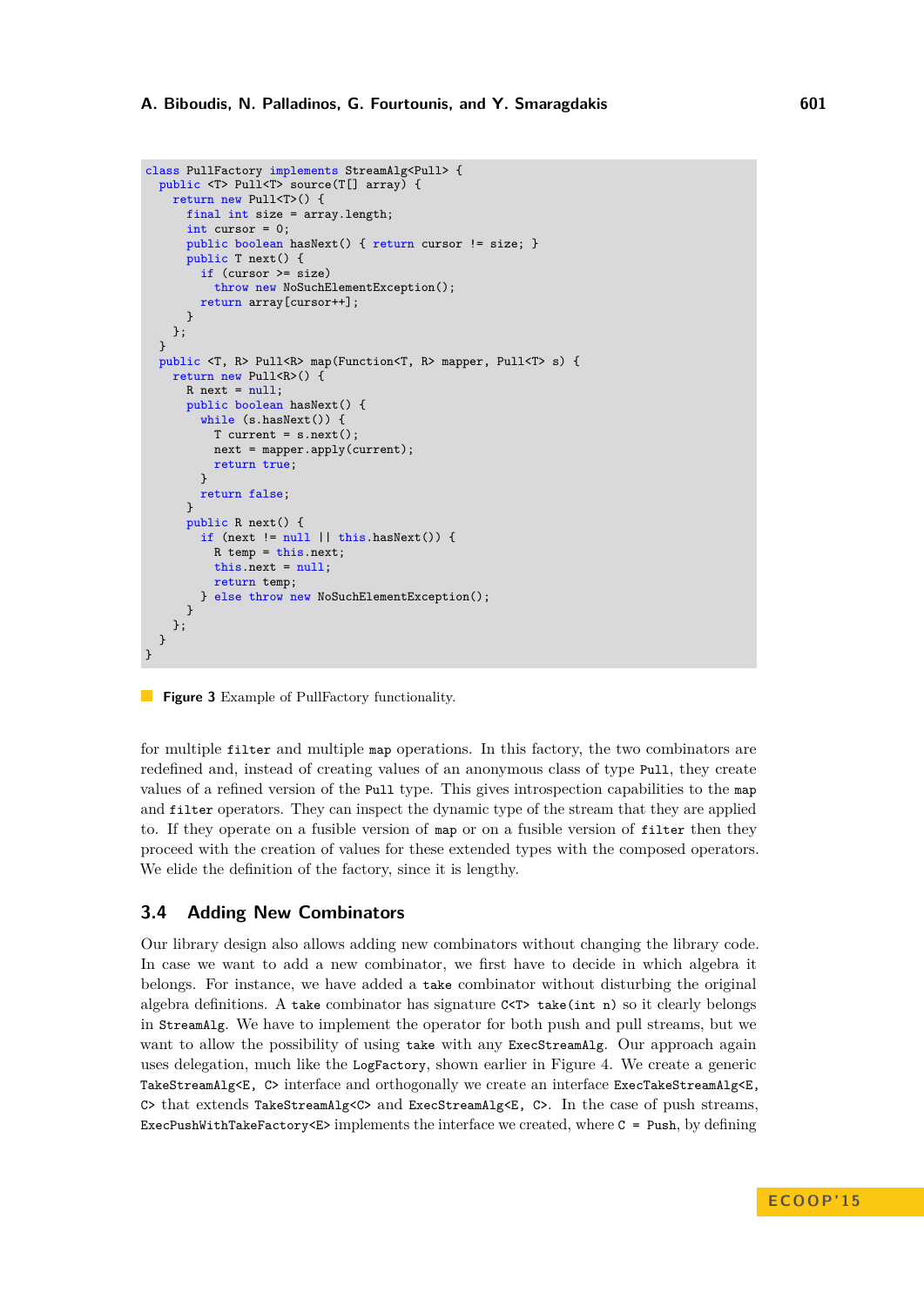```
class LogFactory<E< >, C< >> implements ExecStreamAlg<E, C> {
  ExecStreamAlg<E, C> alg;
  <T, R> C<R> map(Function<T, R> mapper, C<T> s) {
    return alg.map(i -> {
      System.out.print("map: " + i.toString());
      R result = mapper.apply(i);
      System.out.println("\rightarrow" + result.toString());
      return result;
    }, s);
  }
  public <T> E<Long> count(C<T> s) {
    return alg.count(s);
  }
}
```
**Figure 4** Example of LogFactory functionality.

the take operator. All other operators for the push case are inherited from the PushFactory supertype. The ExecPushWithTakeFactory<E> factory is parameterized by ExecStreamAlg<E, Push> alg. Generally, the factory can accept as parameter any algebra for terminal operators.

## **3.5 Adding New Behavior for Terminal Combinators**

**Future Factory.** Our library design also enables adding new behavior for terminal combinators. The most interesting example in our current library components is that of FutureFactory: an interpretation of the pipeline that triggers an asynchronous computation. Instead of returning scalar values, a FutureFactory parameterizes ExecStreamAlg with a concrete type constructor, Future $\langle x \rangle$ . (This is in much the same way as, e.g., a PushFactory parameterizes StreamAlg with type constructor Push, in Figure [2.](#page-8-0)) Future is a type that provides methods to start and cancel a computation, query the state of the computation, and retrieve its result.

FutureFactory defines terminal operators count and reduce, to return Future<Long> and Future<T> respectively. Intermediate combinators are defined similarly to the terminal ones, but are omitted from the listing.

## <span id="page-11-0"></span>**4 Emulating Type-Constructor Polymorphism**

As noted earlier, our presentation so far was in terms of type-constructor polymorphism, although this is not available in Java. For our implementation, we simulate type-constructor polymorphism via a common technique. The same encoding has been used in the implementation of object-oriented libraries – e.g., in type classes for Java  $[6]$  and in finally tagless interpreters for  $C\#$  [\[10\]](#page-21-6). The technique was also recently presented formally by Yallop and White [\[27\]](#page-22-3), and used to represent higher-kinded polymorphism in OCaml.

In this encoding, for an unknown type constructor  $C \leq \Sigma$ , the application  $C \leq T$  is represented as  $App<\tau$ , T, where T is a Java class and  $\tau$  is a marker class that identifies the type constructor C. For example, our stream algebra shown in Section [3.2](#page-7-1) is written in plain Java as follows:

<span id="page-11-2"></span><sup>6</sup> That is, Future is our own class, which extends the Java library class FutureTask, and not to be confused with the Java library java.util.concurrent.Future interface.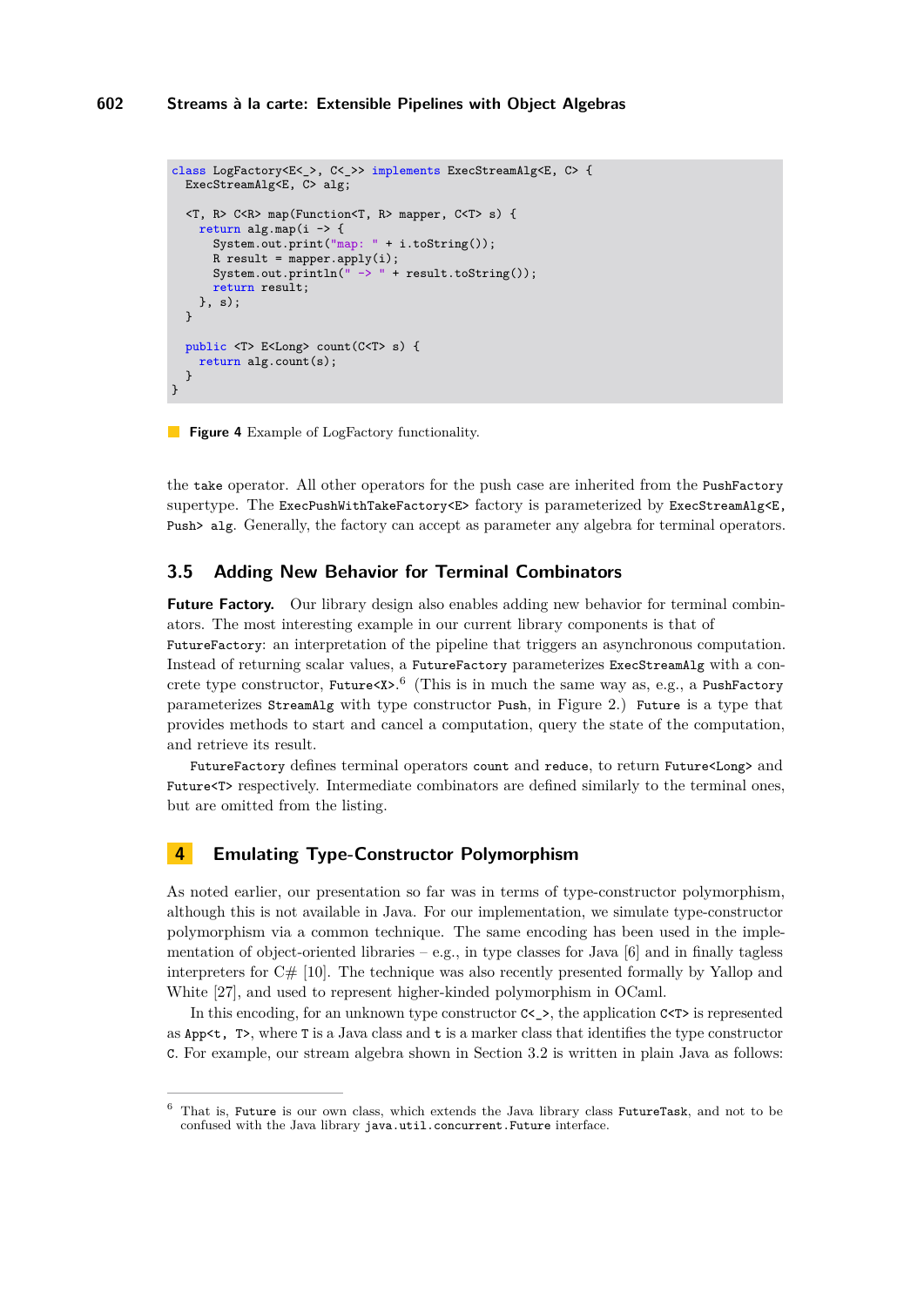```
class ExecFutureFactory<C< >> implements ExecStreamAlg<Future, C> {
  private final ExecStreamAlg<Id, C> execAlg;
  public <T> Future<Long> count(C<T> s) {
    Future<Long> future = new Future<>(() -> {
      return execAlg.count(s).value;
    });
    future.run();
    return future;
  }
  public <T> Future<T> reduce(T identity,
                               BinaryOperator<T> accumulator,
                               C<T> s) {
    Future<T> future = new Future<\langle() -> {
      return execAlg.reduce(identity, accumulator, s).value;
    \}):
    future.run();
    return future;
  }
}
```
**Figure 5** Count and reduce operators in FutureFactory.

```
public interface App<C, T> { }
public interface StreamAlg<C> {
    <T> App<C, T> source(T[] array);
    <T, R> App<C, R> map(Function<T, R> f, App<C, T> app);
    <T, R> App<C, R> flatMap(Function<T, App<C, R>> f, App<C, T> app);
    <T> App<C, T> filter(Predicate<T> f, App<C, T> app);
}
```
A subtle point arises in this encoding: given C, how is t generated? This class is called the "brand", as it tags the application so that it cannot be confused with applications of other type constructors; this brand should be extensible for new types that may be added later to the codebase. This means that (a)  $t$  should be a fresh class name, created when  $\sigma$  is declared; and (b) there should be a protocol to ensure that the representation is used safely.

**Brand freshness.** The freshness of the brand name is addressed by declaring t as a nested class inside the class of the new type constructor. Since t exists at a unique point in the class hierarchy, no other class may declare a brand that clashes with it, and its declaration happens at the same time as  $\sigma$  is declared. In the following, we see the encoding of the type constructor Pull<T>, with its t brand:

```
public interface Pull<T> extends App<Pull.t, T>, Iterator<T> {
    static class t { }
    static <A> Pull<A> prj(App<Pull.t, A> app) { return (Pull<A>) app; }
}
```
We see that the encoding above has an extra method  $\text{prj}$ , which does a downcast of its argument. The OCaml encoding of Yallop and White needs two methods inj and prj (for "inject" and "project") that cast between the concrete type and the instantiation of the type application. In Java, we define prj, which takes the representation of the type application and returns the actual Push<T> instantiation. In contrast to OCaml, Java has subtyping, so inj functions are not needed: a Pull<T> object can always be used as being of type App<Pull.t, T>. The Iterator interface in the declaration above is not related to the encoding, but is part of the semantics of pull-style streams.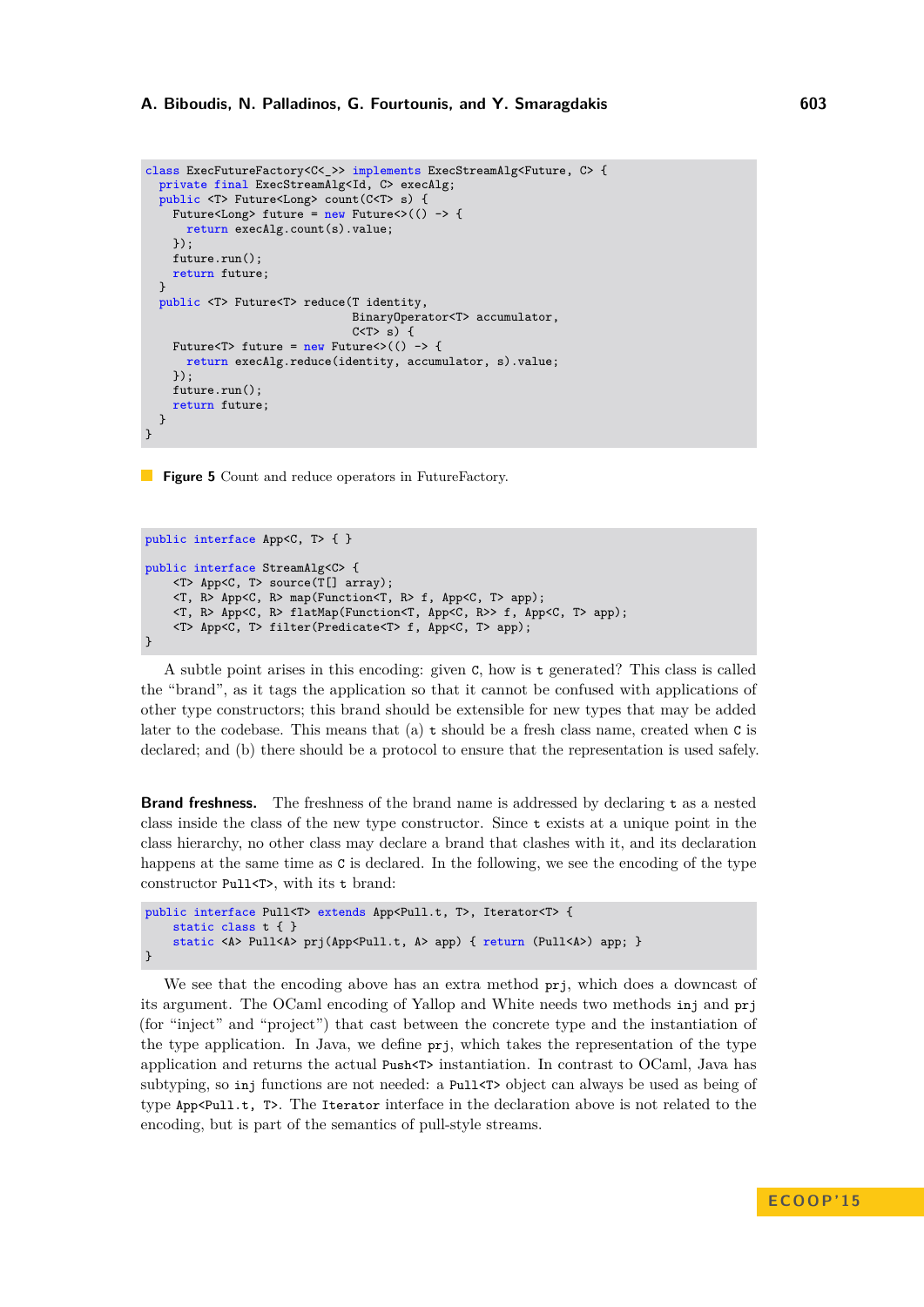```
Long result = Id.prj(alg.count(alg.filter(x -> x \frac{9}{6} 2L == 0.
                            alg.source(v)))).value;
```
**Figure 6** Count of filtered items.

```
<E, C> App<E, Long> cart(ExecStreamAlg<E, C> alg) {
  return alg.reduce(0L, Long::sum,
            alg.flatMap(
              x \rightarrow algmap(y \rightarrow x * y,alg.source(v2)),
              alg.source(v1)));
}
```
**Figure 7** Sum of the cartesian product.

**Safely using the encodings.** This encoding technique has a single unchecked cast, in the prj function. The idea is that the cast will be safe if the only way to get a value of type App<Pull.t,  $X$  (for any  $X$ ) is if it is really a value of the subtype, Pull  $X$ ). This property clearly holds if values of type  $App *Pull.t*, *X* > (or values of any type involving *Pull.t*) are$ never constructed. In the Yallop and White technique for OCaml, this is ensured syntactically by the "freshness" of the brand, t, which is private to the type constructor. In Java, the property is ensured by convention: every subtype S of App has a locally defined brand t and no subtype of App<S.t, X> other than S exists.

**Type expressions without type-constructor polymorphism.** Another detail of the encoding is the representation of type expressions that are not parametric according to a type constructor; for those we need an identity type application, Id.

```
public class Id<T> implements App<Id.t, T> {
    public final T value;
    public Id(T value) { this.value = value; }
    public static class t { }
    public static <A> Id<A> prj(App<Id.t, A> app) { return (Id<A>) app; }
}
```
Using the class above, the type expression  $List\text{Integer}$  can then be represented as Id<List<Integer».

## **5 Using Streams**

With the encoding of type-constructor polymorphism, our description of the library features is complete. A user can employ all combinators to build pipelines, and can flexibly choose the semantics of these pipelines.

The example of Figure [6](#page-13-0) declares a pipeline that filters long integers and then counts them. The expression assumes an implementation, alg, of a stream algebra. Note that the prefix, Id.prj, and suffix, value, of the pipeline expression are only needed for our type-constructor polymorphism simulation.

Similarly, Figure [7](#page-13-1) constructs a sum of the cartesian product pipeline between two arrays. The factory object (implementing the algebras) is factored out and becomes a parameter of the method cart.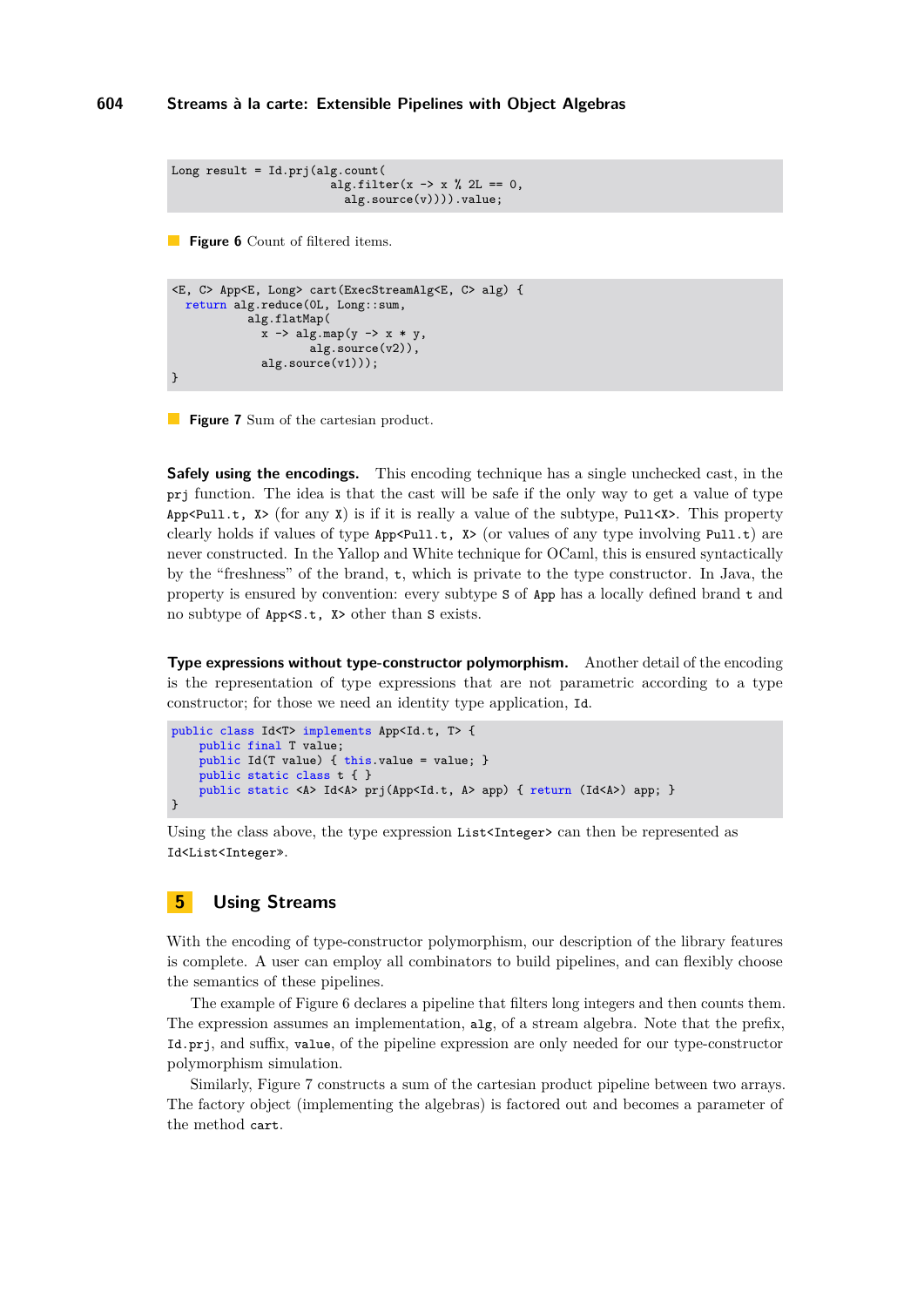```
Id.prj(cart(new ExecPushFactory())).value;
Id.prj(cart(new ExecPullFactory())).value;
Id.prj(cart(new ExecFusedPullFactory())).value;
Id.prj(cart(new LogFactory<>(new ExecPushFactory()))).value;
Id.prj(cart(new LogFactory<>(new ExecPullFactory()))).value
Future.prj(cart(new ExecFutureFactory<>(new ExecPushFactory())));
Future.prj(cart(new ExecFutureFactory<>(new ExecPullFactory())));
```
#### **Figure 8** Examples.

The above can be used with any of the various semantics factories presented in Section [3,](#page-5-0) depending on the kind of evaluation the user wants to perform. In Figure [8](#page-14-1) we present a summary of all the combinations of factories that can be used. The first five expressions return a scalar value Long and the last two a Future<Long>.

## <span id="page-14-0"></span>**6 Performance**

It is interesting to assess the performance of our approach, compared to the highly optimized Java 8 streams. Since our techniques add an extra layer of abstraction, one may suspect they introduce inefficiency. However, there are excellent reasons why our design can yield high performance:

- Object algebras are used merely for pipeline construction and not for execution. Once the data processing loop starts, it should be as efficient as in standard Java streams.
- $\blacksquare$  Our design offers fully pluggable semantics. This is advantageous for performance. We can leverage fusion of combinators, proper pull-style iteration without materialization of full intermediate results, and more.

Our benchmarks aim to showcase these two aspects. In this sense, some of the benchmarks are unfair to Java 8 streams: they explicitly target cases for which we can optimize better. We point out when this is the case.

We use a set of microbenchmarks offering various combinations of streaming pipelines:<sup>[7](#page-14-2)</sup>

- **reduce**: a sum operation.
- **rfilter/reduce**: a filter-sum pipeline.  $\overline{a}$
- $\equiv$ **rfilter/map/reduce**: a filter-map-sum pipeline.
- **rcart/reduce**: a nested pipeline with a flatMap and an inner operation, with a map (capturing a variable), to encode the sum of a Cartesian product.
- **rfused filters**: 8 consecutive filter operations and a count terminal operation. The  $\rightarrow$ implementation is push-style for Java 8, push-style, pull-style & fused for our library.
- **fused maps**: 8 consecutive map operations and a count terminal operation. The  $\sim$ implementation is push-style for Java 8, push-style, pull-style & fused for our library.
- **rcount**: a count operation (pull-style).
- **rfilter/count**: a filter-count pipeline (pull-style).

<span id="page-14-2"></span><sup>7</sup> The benchmark programs are adapted from our earlier benchmarking study [\[2\]](#page-21-0) of streams in various languages. As shown in that study, Java 8 streams typically significantly outperform other implementations. Still, performance of streaming libraries lags behind hand-optimized code. This is to be expected, since hand-written code can remove most overhead of lazy evaluation, by fusing the consumer of data with the producer. JDK developers have shown significant interest in future VM optimizations that will allow Java streams to approach the performance of hand-written code [\[16\]](#page-22-4).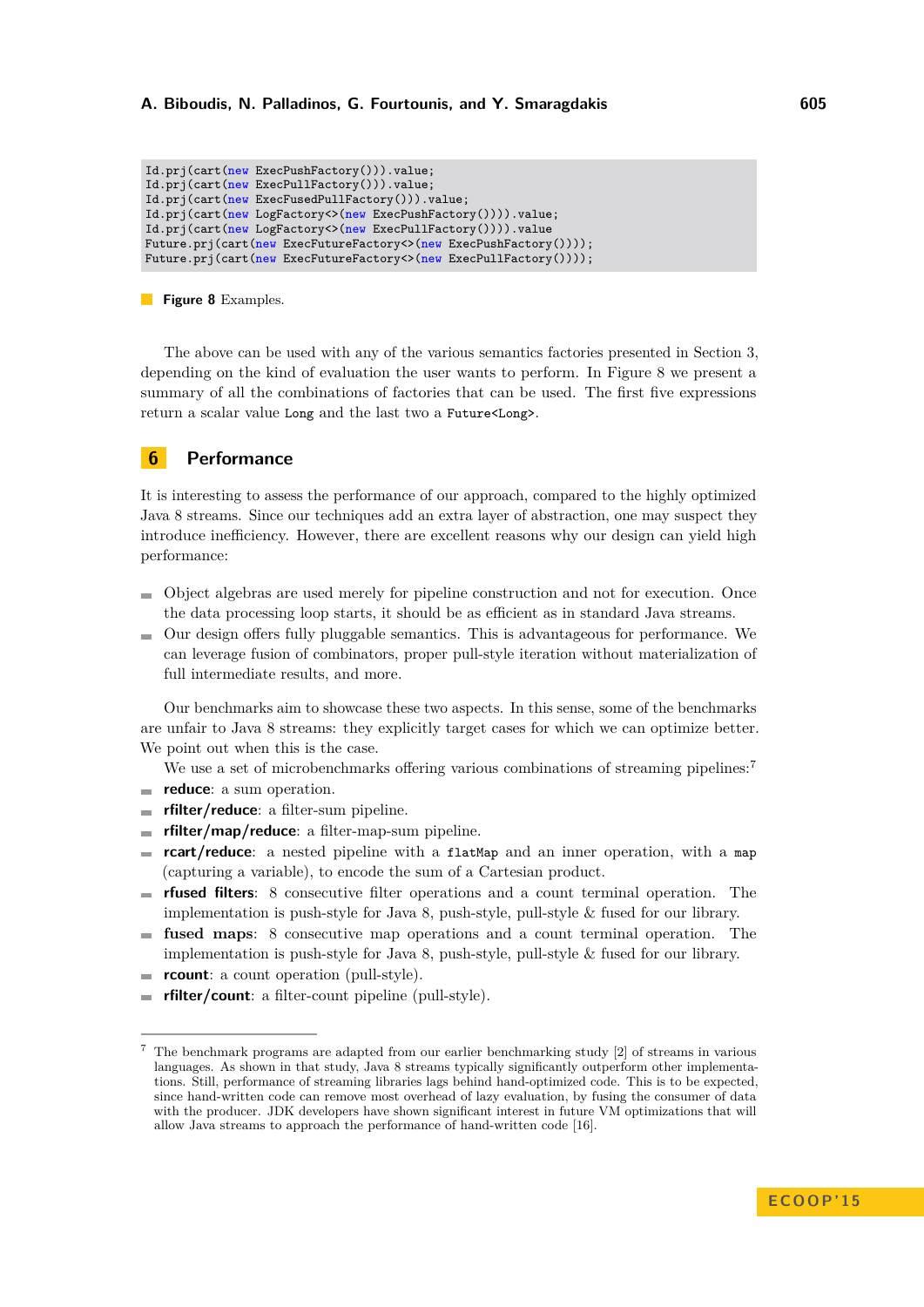- **rfilter/map/count**: a filter-map-count pipeline (pull-style).
- **rcart/take/count**: a nested pipeline with a flatMap and an inner operation, with a map, to encode taking the first few elements of a Cartesian product and then counting them (pull-style).

Although our library is not yet full-featured, it faithfully (relative to Java 8 streams) implements the facilities tested in these benchmarks.

**Input:** All tests were run with the same input set. For all benchmarks except **cart/reduce** and  $\text{cart}/\text{take}/\text{count}$  we used an array of  $N = 10,000,000$  Long integers (boxed),<sup>[8](#page-15-0)</sup> produced by *N* integers with a range function that fills the arrays procedurally. The **cart/reduce** test iterates over two arrays. An outer one of 10*,* 000*,* 000 long integers and an inner one of 10. For the **cart/take/count** test, the sizes of the inner and outer arrays are reversed and the take operator draws only the first  $n = 100,000$  elements. Fusion operations use  $1,000,000$ long integers.

**Setup:** We use a Fedora Linux x64 operating system (version 3.17.4-200.fc20) that runs natively on an Intel Core i5-3360M vPro 2.8GHz CPU (2 physical x 2 logical cores). The total memory of the system is 4GB. We use version 1.8.0.25-4.b18 of the Open JDK.

**Automation:** We used the Java Microbenchmark Harness (JMH) [\[17\]](#page-22-5): a benchmarking tool for JVM-based languages that is part of the OpenJDK. JMH is an annotation-based tool and takes care of all intrinsic details of the execution process, in order to remove common experimental biases. The JVM performs JIT compilation so the benchmark author must measure execution time after a certain warm-up period to wait for transient responses to settle down. JMH offers an easy API to achieve that. In our benchmarks we employed 10 warm-up iterations and 10 proper iterations. We also force garbage collection before benchmark execution. Additionally, we used 2 VM-forks for all tests, to measure potential run-to-run variance. We have fixed the heap size to 3GB for the JVM to avoid heap resizing effects during execution.

**Results:** The benchmarks are cleanly grouped in 4 sets:

- In Figure [9a](#page-16-0) we present the results of the first 4 benchmarks: **reduce**, **filter/reduce**, **filter/map/reduce**, and **cart/reduce**. These are "fair" comparisons, of completely equivalent functionality in the two libraries. As can be seen, the performance of our push algebra implementation matches or exceeds that of Java 8, validating the claim that our approach does not incur undue overheads.
- Figure [9b](#page-16-1) presents the results for the next two benchmarks: **fused filters** and **fused maps**. These benchmarks are intended to demonstrate the improvement from our fusing semantics. The Java 8 implementation compared is push-style. Still, our fused pull-style semantics yield a successful optimization, outperforming even the efficient, push-style iteration. Due to our design, this optimization is achieved modularly and independently of the rest of the stream implementation.
- Figure [9c](#page-16-2) includes the next 3 benchmarks: **count**, **filter/count**, and **filter/map/count**. These are benchmarks of semantically uneven implementations. Java 8 streams support

<span id="page-15-0"></span><sup>8</sup> Specialized pipelines for primitive types is not supported in our library, but should be a valuable future engineering addition.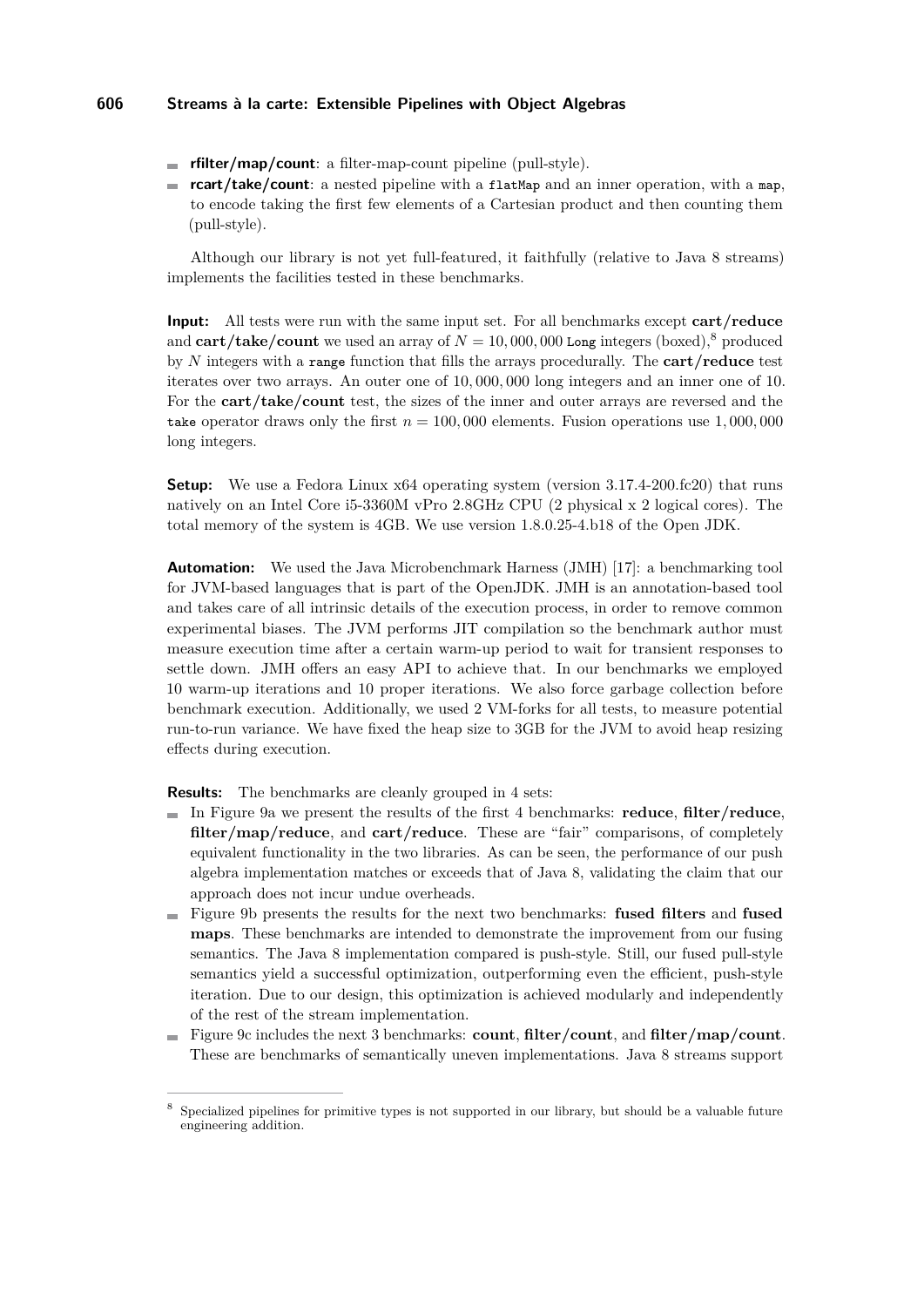<span id="page-16-2"></span><span id="page-16-1"></span><span id="page-16-0"></span>

<span id="page-16-3"></span>**Figure 9** Microbenchmarks on JVM in milliseconds / iteration (average of 10).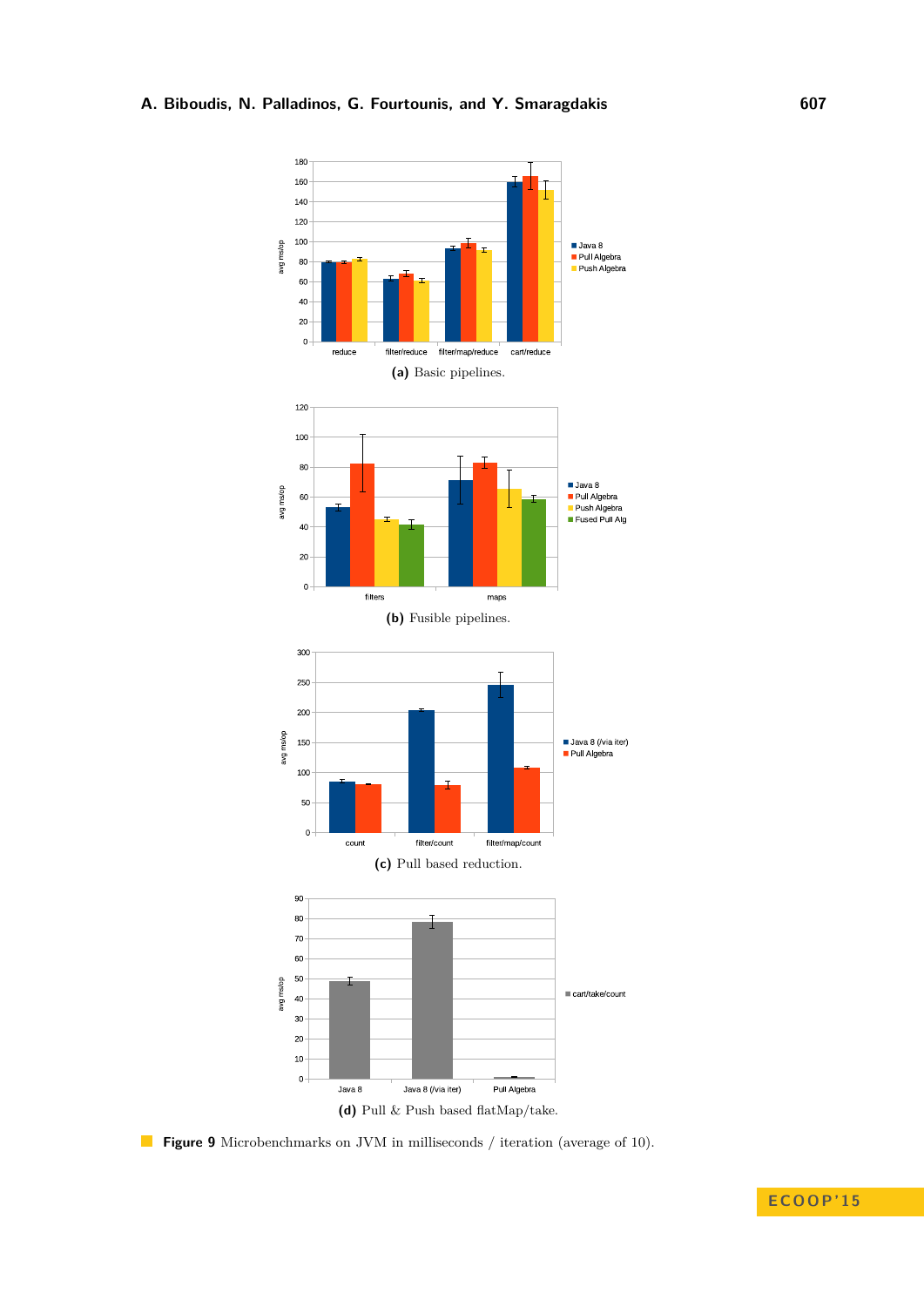pull-style functionality by transforming the stream into an iterator, but this is not equivalent to full pull-style iteration. As can be seen, a true pull semantics for all operators can be much faster.

Finally in Fig [9d](#page-16-3) we show the **cart/take/count** benchmark. This contains a pipeline that is pathological for the Java pull-style streams, in much the same way as the infinite evaluation of Section [3.1.](#page-6-2) (Push-style streams have the same pathology, by definition: they cannot exploit the fact that only a small number of results are needed in the final operator.) Instead of an infinite stream we reproduce the nested flatMap/map pipeline but with the larger array being the nested one. As flatMap needs to materialize nested arrays (effectively applying the inner map function to create the inner stream) it suffers from the effect of inner allocations. Our proper pull-style pipeline does not present this behavior. The result is spectacular in favor of our pull algebra implementation, because of the small number of elements actually needed by the take operator.

## **7 Discussion**

We next present observations related to our library design and its constituent elements.

## **7.1 Fluent API**

Object Algebras drive the "interpretation" of streams in our work, so a nested, reversed pattern occurs when declaring the combinators of a pipeline: instead of

" $of(...).filter(...).count()$ ", our pipeline looks like

"alg.count(alg.filter(..., alg.source(...)))". This reversed pattern follows the declaration order of the combinators, contradicting the natural ordering of a fluent API.

We created an experimental fluent API in Java using static methods in the interface of the object algebra,<sup>[9](#page-17-0)</sup> but the result was cumbersome. In contrast, we created skeletal C# and Scala implementations of a fluent API for our library design, for demonstration purposes. (Our object algebra streaming architecture applies to any modern OO language with generics, so C# and Scala libraries based on the same principles can be developed in the future.)

In C# the user can create a fluent API through the use of extension methods. Extension methods enable the user to "add" methods to *existing types* without creating a new derived type, recompiling, or modifying the original type. Extension methods are simply a compiler shorthand that enables static methods to be called with instance syntax. Using that feature, the user can create a static class enclosing extension methods that capture the reversed flow.

Figure [10](#page-18-0) shows the relevant C# code snippet. Extension methods are defined for the function type, Func $\leq$ F, App $\leq$ C, T». The user wraps all methods of an algebra with methods that, instead of returning C<T>, return a function that takes as parameter an algebra object. The algebra object is, thus, hidden from the original code and introduced implicitly in calls to such returned functions.

The above technique enables fluent ordering, as shown in the Example method of the listing. The fluent API also has immediate side benefits in current programming tools: the user is able to retrieve the list of combinators via the intelligent code completion feature of the IDE.

We also retrieve fluency in Scala using a similar technique, enabled by the feature of implicit classes [\[21\]](#page-22-6) as shown in Figure [11.](#page-19-0)

<span id="page-17-0"></span><sup>9</sup> Static methods in interfaces is a feature introduced in Java 8.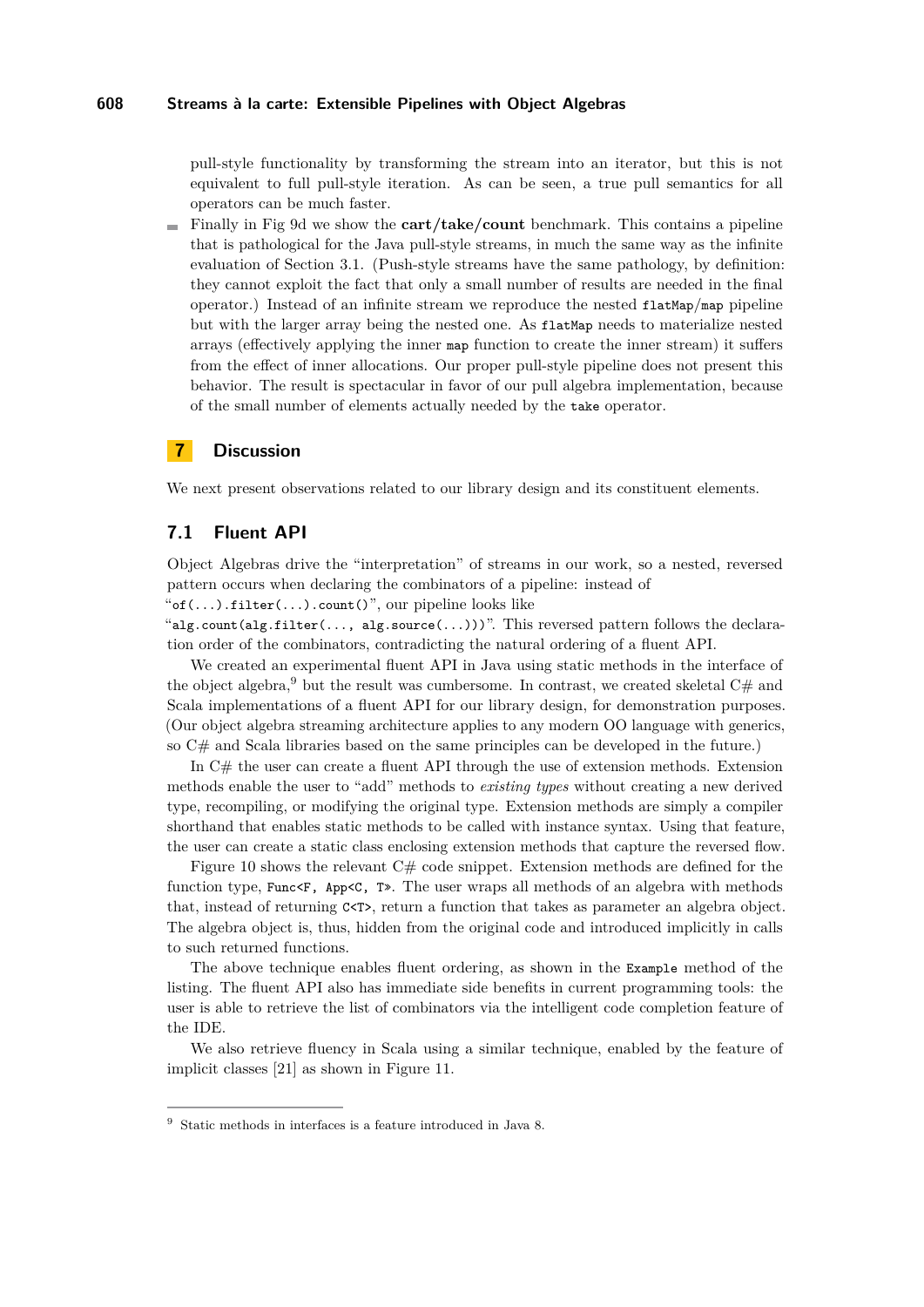```
static class Stream {
  public static Func<F, App<C, T>> OfArray<F, C, T>(T[] array)
                    where F : IStreamAlg<C>
  { return alg => alg.OfArray(array); }
  public static Func<F, App<C, T>> Filter<F, C, T>(this Func<F, App<C, T>> streamF,
                                                   Func<T, bool> predicate)
                    where F : IStreamAlg<C>
  { return alg => alg.Filter(streamF(alg), predicate); }
  public static Func<F, App<E, int>> Count<F, E, C, T>(this Func<F, App<C, T>> streamF)
                    where F : IExecStreamAlg<E, C>
  { return alg => alg.Count(streamF(alg)); }
  public static App<E, int> Example<E, C, F>(int[] data, F alg)
                    where F : IExecStreamAlgebra<E, C> {
    Func<F, App<E, int>> streamF =
          Stream.OfArray(data)
                .Filter(x => x % 2 == 0)
                .Count();
    return streamF(alg);
  }
}
```
**Figure 10** Example of Fluent API creation in C#.

## **7.2 Generalized Algebraic Data Types**

We observe that the encoding of type-constructor parameterization that we employed in Section [4](#page-11-0) is sufficient for emulating Generalized Algebraic Data Types (GADTs) in Java. GADTs are algebraic data types that permit data constructors to specify their exact return type. The standard example of a GADT is a generic expression evaluator, which can be captured via an abstract visitor that uses type-constructor polymorphism:

```
abstract class Visitor<R<_>> {
  abstract R <Integer> caseIntLit (IntLit expr);
  abstract R <Boolean> caseBoolLit (BoolLit expr);
  abstract R <Integer> casePlus (Plus expr);<br>abstract <Y> R <Y> caseIf (If<Y> expr):
                              caseIf (If<Y> expr);
}
```
The emulation of GADTs with type-constructor polymorphism is not new – it is, for instance, mentioned by Altherr and Cremet [\[1\]](#page-21-7) and by Oliveira and Cook [\[13\]](#page-21-1).

As discussed in Section [4](#page-11-0) the safety of the emulation depends on following the convention that the only subtype of  $App < S.t$ , ...> is S.

# **8 Related Work**

"Stream programming" is an overloaded term, encompassing streaming algorithms (a subarea of the theory of algorithms), synchronous dataflow, reactive systems, signal processing applications, spreadsheets, and embedded systems [\[4,](#page-21-8) [19,](#page-22-7) [24\]](#page-22-8). These are conceptually related to our work in terms of intuitions, but hardly related in terms of the techniques employed. A more appropriate context for our work is streams in the sense of the Java Stream API [\[15\]](#page-22-9), which provides stream-like functionality for data collections. In the rest of this section, we discuss related work both from dedicated streaming systems, and from streaming APIs built on top of general-purpose programming languages.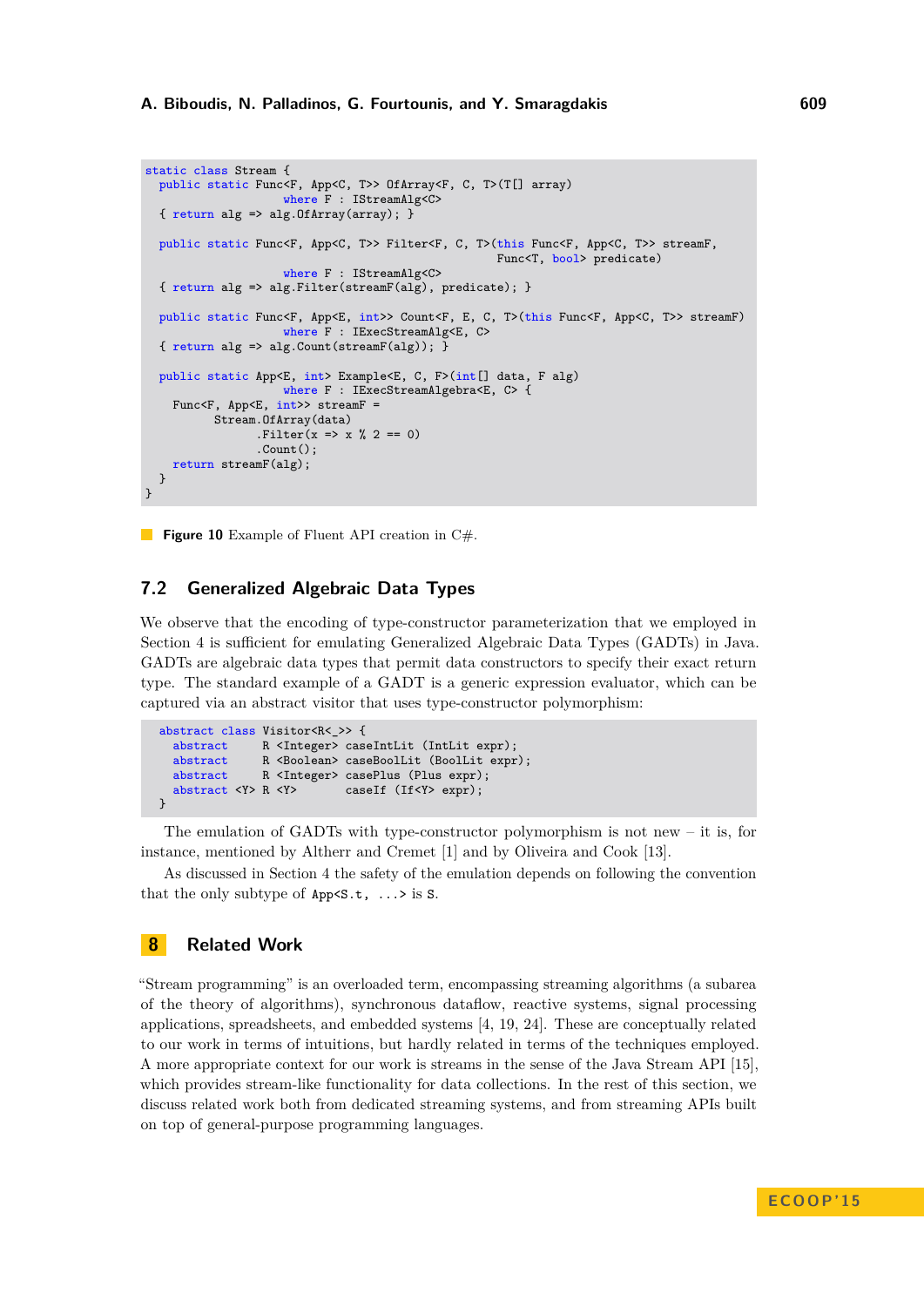```
object Stream {
  trait StreamAlg[C[_]] {
    def ofArray[T](array: Array[T]) : C[T]
    def filter[T](f : T => Boolean, app : C[T]) : C[T]\left| \right|trait ExecStreamAlg[C[_], E[_]] extends StreamAlg[C] {
    def count[T](app : C[T]) : E[Long]
  }
  def ofArray[T, C[_], E[_], F <: ExecStreamAlg[C, E]]
               (\text{array: Array}[T]) : F \Rightarrow C[T] = \{alg => alg.ofArray(array)
  }
  trait Push[T]
  trait Pull[T]
  type Id[A] = Aimplicit class RichReader[T, C[_], E[_], F <% ExecStreamAlg[C, E]]
                              (func : F \Rightarrow C[T]) {
    def filter(p : T => Boolean) : F => C[T] = \{alg => alg.filter(p, func(alg))
     }
    def count() : F \Rightarrow E[Long] = \{alg => alg.count(func(alg))
    }
  }
  def example[T, C[_], E[_]](array: Array[Int])
                                (alg : ExecStreamAlg[C, E]) : E[Long] = {Stream.ofArray[Int, C, E, ExecStreamAlg[C, E]](array)
           .filter((x:Int) \Rightarrow x\frac{0}{2}=-0)
           .count()(alg)
  }
}
```
**Figure 11** Example of Fluent API creation in Scala.

**Streaming DSLs and interpreters.** From the implementor's point of view, our stream algebras expose a DSL for stream programming. The DSL is embedded in Java and takes advantage of the optimizing nature of the underlying JIT-based implementation. In a similar fashion, the StreamIt language, which needed a special implementation with streamspecific analyses and optimizations [\[23\]](#page-22-10), was recently implemented atop the Java platform, as StreamJIT [\[3\]](#page-21-9). However, while StreamJIT required a full implementation effort, our technique is more lightweight, being available as a Java library, with an API extending that of native Java streams. StreamIt generally has a very different focus from our work: although it offers flexible, declarative combinators, its domain of applicability is multimedia streams of very large data, as opposed to general functional programming over data collections.

The DirectFlow DSL of Lin and Black also supported push and pull configurations for information-flow systems with extensible operators [\[9\]](#page-21-10). Compared to our design, it uses a compiler, exposes the internal "pipes" that connect different stream operators, and requires the management (instantiation and connection) of objects for these pieces of the flow graph.

The operator fusion semantics that we showed is only one example of stream-based optimizations. Other optimizations that can be unlocked by our technique are operator reordering, redundancy elimination in the pipeline, and batching [\[8\]](#page-21-11).

Our DSL representation follows a shallow embedding with Church-style encodings [\[13\]](#page-21-1); as Gibbons and Wu have demonstrated, this makes it natural and simple to implement the interpreter in recursive style [\[5\]](#page-21-12).

Our design permits not only the definition of completely new operators, but also composite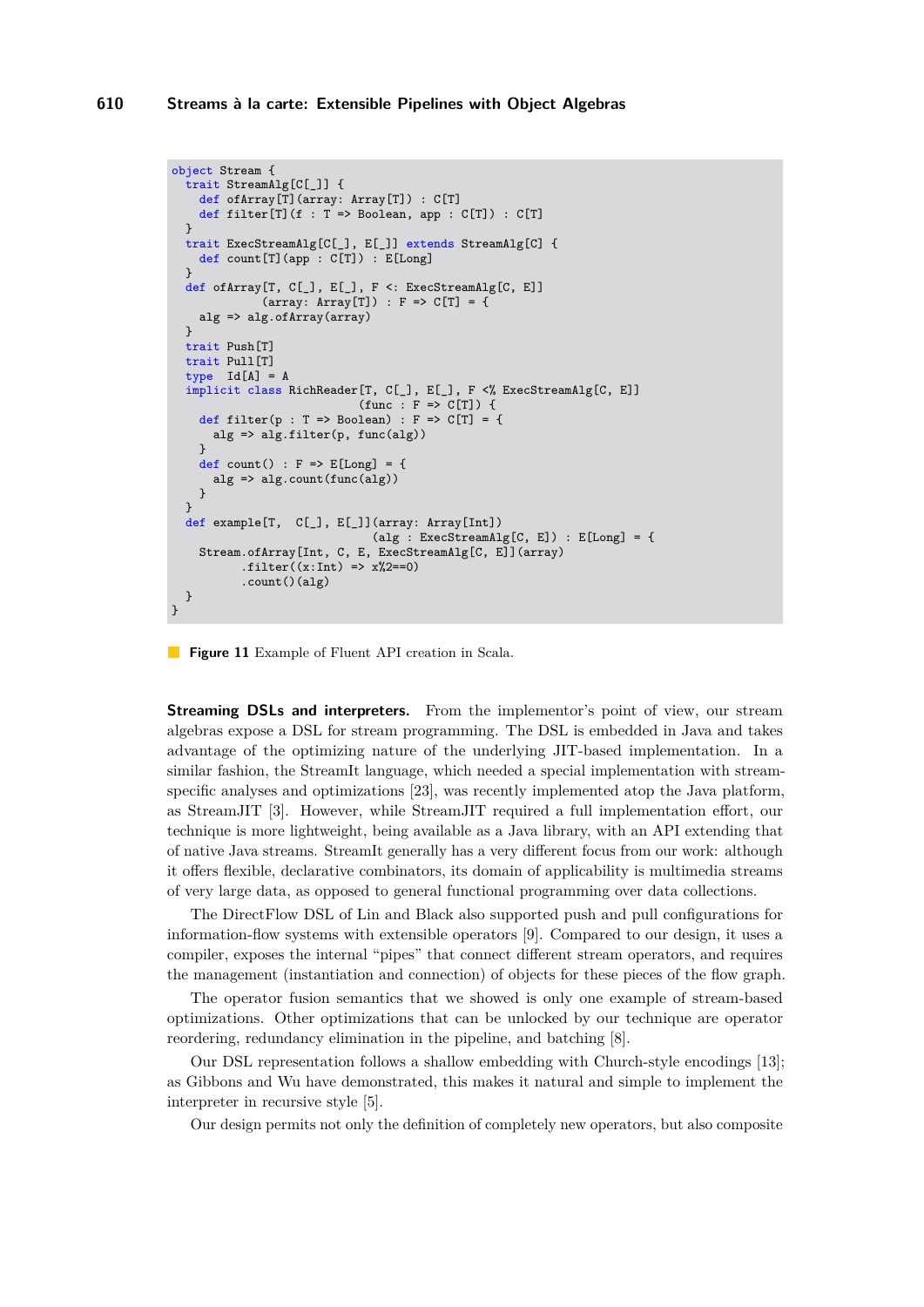#### **A. Biboudis, N. Palladinos, G. Fourtounis, and Y. Smaragdakis 611**

operators that reuse existing ones. This expressiveness enables modularity in our design in a manner similar to the modularity offered by the composite operators of high-level streaming languages such as SPL [\[7\]](#page-21-13).

**Collections and big data (including Java streams).** Su *et al.* showed how Java streams can support different compute engines in the same pipeline [\[20\]](#page-22-11), for the domain of distributed data sets. Unlike our design, there is no infrastructure for the change of evaluation engine without affecting the library code.

Our approach can process the pipeline, so in that respect is similar to the "application DSL" of ScalaPipe [\[26\]](#page-22-12). ScalaPipe operates as a program generator. It generates an AutoPipe application that produces C, OpenCL etc. The high level program is written in Scala. The target program is C.

StreamFlex offers high-throughput, low-latency streaming capabilities in Java, taking advantage of ownership types [\[18\]](#page-22-13). StreamFlex is an extension of Java (due to type system additions), and, furthermore, comes with an altered JVM to support real time execution. It focuses on event processing and especially on the scheduling of filters (so that priority is given to the threads that handle the stream without GC pressuring, etc.).

Compared to the above, our work is smoothly integrated in the language (as an embedded, internal DSL – effectively a plain library). We discover the DSL hidden inside the Java Streams API and show how its implementation can improve, with pluggable and modular semantics, via object algebras.

Svensson and Svenningsson demonstrated how pull-style and push-style array semantics can be combined in a single API using a defunctionalized representation and a shallow embedding for their DSL [\[22\]](#page-22-1). However, they propose a new API and a separate DSL layer that passes through a compiler, while we remain compatible with existing Java-like stream APIs. Furthermore, our approach enables full semantic extensibility, beyond just changing the pull vs. pull style of iteration.

## **9 Future Work and Conclusions**

We presented an alternative design for streaming libraries, based on an object algebras architecture. Our design requires only standard features of generics and is, thus, widely applicable to modern OO languages, such as Java, Scala, and C#. We implemented a Java streaming library based on these principles and showed its significant benefits, in terms of transparent semantic extensibility, without sacrificing performance.

Given our extensible library design, there are several avenues for further work. The clearest path is towards enriching the current library implementation with shared-memory parallel evaluation semantics, cloud evaluation semantics, distributed pipeline parallelism, GPU processing, and more. Since we expose the streaming pipeline, such additions should be transparent to current evaluation semantics, and can even be performed by third-party programmers.

**Acknowledgments.** We thank the anonymous reviewers and artifact evaluation reviewers for their constructive comments. We are grateful to Paul Sandoz (Oracle) for help with Java 8 streams and valuable suggestions. Our work was funded by the Greek Secretariat for Research and Technology under the "MorphPL" Excellence (Aristeia) award.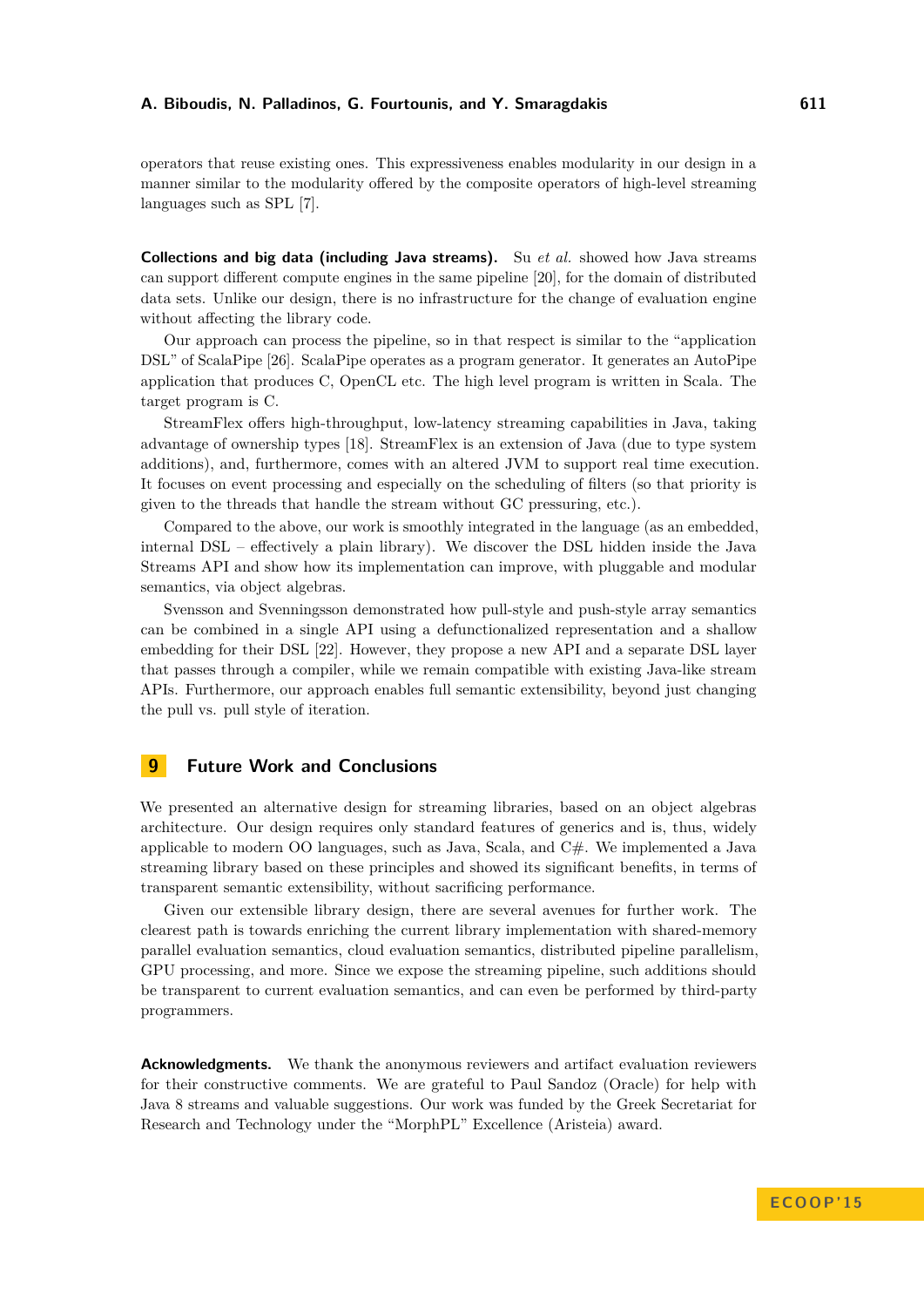#### **References**

- <span id="page-21-7"></span>**1** Philippe Altherr and Vincent Cremet. Adding type constructor parameterization to Java. In *Workshop on Formal Techniques for Java-like Programs (FTfJP'07) at the European Conference on Object-Oriented Programming (ECOOP)*, 2007.
- <span id="page-21-0"></span>**2** Aggelos Biboudis, Nick Palladinos, and Yannis Smaragdakis. Clash of the lambdas. 9th International Workshop on Implementation, Compilation, Optimization of Object-Oriented Languages, Programs and Systems (ICOOOLPS), available at [http://arxiv.org/abs/](http://arxiv.org/abs/1406.6631) [1406.6631](http://arxiv.org/abs/1406.6631), 2014.
- <span id="page-21-9"></span>**3** Jeffrey Bosboom, Sumanaruban Rajadurai, Weng-Fai Wong, and Saman Amarasinghe. StreamJIT: A commensal compiler for high-performance stream programming. In *Proceedings of the 2014 ACM International Conference on Object Oriented Programming Systems Languages & Applications*, OOPSLA'14, pages 177–195, New York, NY, USA, 2014. ACM.
- <span id="page-21-8"></span>**4** Yoonseo Choi, Yuan Lin, Nathan Chong, Scott Mahlke, and Trevor Mudge. Stream compilation for real-time embedded multicore systems. In *Proceedings of the 7th Annual IEEE/ACM International Symposium on Code Generation and Optimization*, CGO'09, pages 210–220, Washington, DC, USA, 2009. IEEE Computer Society.
- <span id="page-21-12"></span>**5** Jeremy Gibbons and Nicolas Wu. Folding domain-specific languages: Deep and shallow embeddings (functional pearl). In *Proceedings of the 19th ACM SIGPLAN International Conference on Functional Programming*, ICFP'14, pages 339–347, New York, NY, USA, 2014. ACM.
- <span id="page-21-5"></span>**6** Daniel Gronau. HighJ – Haskell-style type classes in Java. [https://github.com/](https://github.com/DanielGronau/highj) [DanielGronau/highj](https://github.com/DanielGronau/highj), 2011.
- <span id="page-21-13"></span>**7** M. Hirzel, H. Andrade, B. Gedik, G. Jacques-Silva, R. Khandekar, V. Kumar, M. Mendell, H. Nasgaard, S. Schneider, R. Soulé, and K.-L. Wu. IBM Streams Processing Language: Analyzing big data in motion. *IBM Journal of Research and Development*, 57(3-4):7:1–7:11, May 2013.
- <span id="page-21-11"></span>**8** Martin Hirzel, Robert Soulé, Scott Schneider, Buğra Gedik, and Robert Grimm. A catalog of stream processing optimizations. *ACM Computing Surveys*, 46(4):46:1–46:34, March 2014.
- <span id="page-21-10"></span>**9** Chuan-kai Lin and Andrew P. Black. DirectFlow: A domain-specific language for information-flow systems. In *Proceedings of the 21st European Conference on Object-Oriented Programming*, volume 4609 of *ECOOP'07*, pages 299–322. Springer Berlin Heidelberg, 2007.
- <span id="page-21-6"></span>**10** Sandro Magi. Abstracting over type constructors using dynamics in C#. [http:](http://higherlogics.blogspot.ca/2009/10/abstracting-over-type-constructors.html) [//higherlogics.blogspot.ca/2009/10/abstracting-over-type-constructors.html](http://higherlogics.blogspot.ca/2009/10/abstracting-over-type-constructors.html), Oct 2009.
- <span id="page-21-4"></span>**11** Erik Meijer. The world according to LINQ. *Communications of the ACM*, 54(10):45–51, October 2011.
- <span id="page-21-3"></span>**12** Erik Meijer, Brian Beckman, and Gavin Bierman. LINQ: Reconciling Object, Relations and XML in the .NET Framework. In *Proceedings of the 2006 ACM SIGMOD International Conference on Management of Data*, SIGMOD'06, pages 706–706, New York, NY, USA, 2006. ACM.
- <span id="page-21-1"></span>**13** Bruno C. d. S. Oliveira and William R. Cook. Extensibility for the masses: Practical extensibility with object algebras. In *Proceedings of the 26th European Conference on Object-Oriented Programming*, volume 7313 of *ECOOP'12*, pages 2–27. Springer Berlin Heidelberg, 2012.
- <span id="page-21-2"></span>**14** Bruno C. d. S. Oliveira, Tijs van der Storm, Alex Loh, and William R. Cook. Featureoriented programming with object algebras. In Giuseppe Castagna, editor, *Proceedings of the 27th European Conference on Object-Oriented Programming*, number 7920 in ECOOP'13, pages 27–51. Springer Berlin Heidelberg, January 2013.